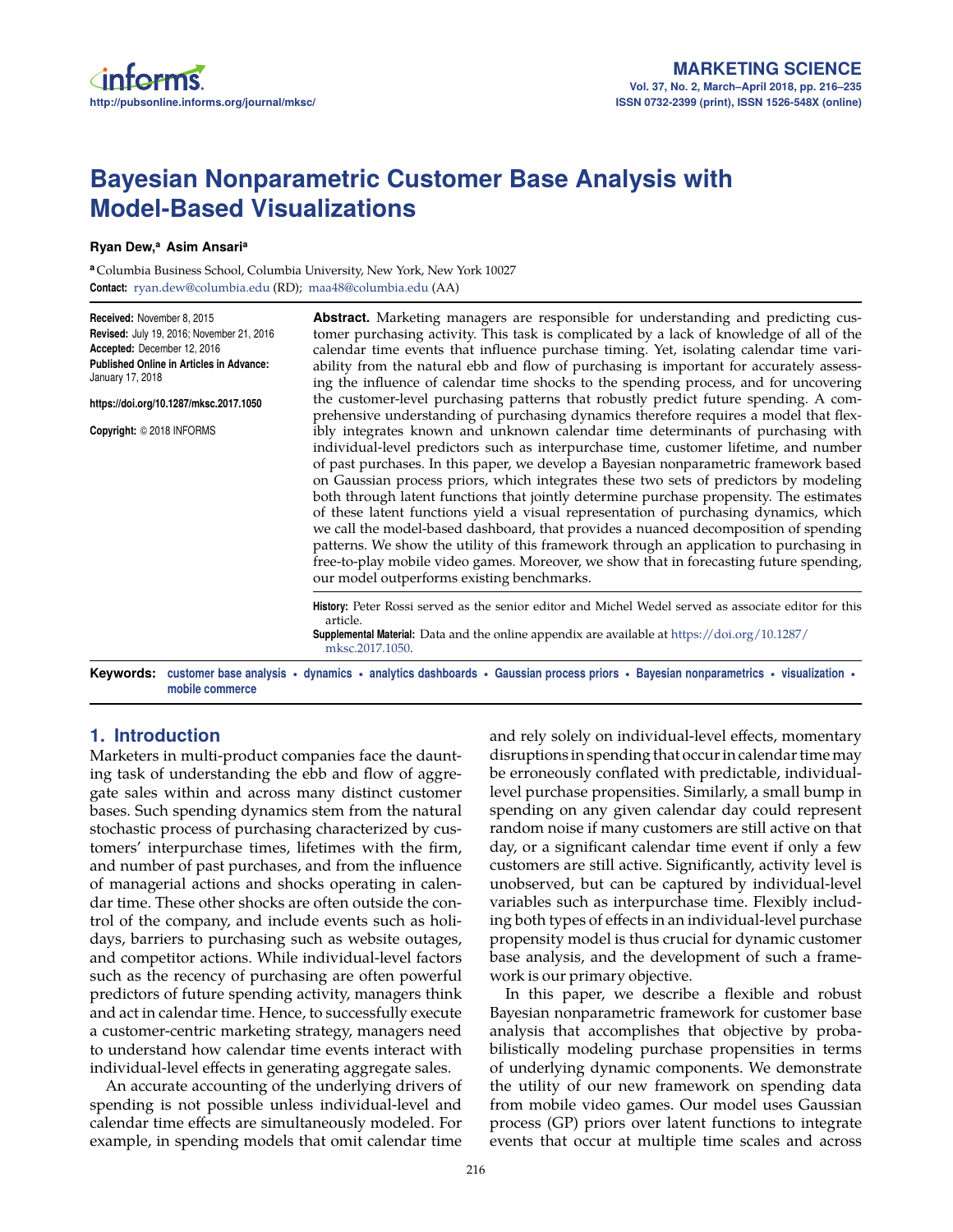different levels of aggregation, including calendar time and individual-level time scales such as interpurchase time, time since first purchase (customer lifetime), and number of past purchases. Its nonparametric specification allows for the flexible modeling of different patterns of effects, such that the model can be seamlessly applied across different customer bases and dynamic contexts. The resulting latent function estimates facilitate automatic model-based visualization and prediction of spending dynamics.

Customer base analysis is central to modern marketing analytics. Contributions in this area have focused on the stochastic modeling of individuals in terms of interpurchase time and lifetime, in contractual and noncontractual settings (Fader et al. [2005,](#page-19-0) [2010;](#page-19-1) Schmittlein et al. [1987;](#page-19-2) Schweidel and Knox [2013\)](#page-19-3). These papers show that customer-level effects can explain much of the variability of spending over time. However, they typically omit, or assume a priori known, calendar time effects. Events in calendar time, including marketing efforts and exogenous events such as competitor actions, holidays, and day-of-the-week effects, can substantially impact spending in many industries. For digital products, such as those in our application, relevant calendar events include product changes simultaneously launched to all customers, and exogenous shocks such as website or e-commerce platform outages and crashes. Moreover, many of these events pose a common problem to marketing analysts: Although calendar time events undoubtedly influence spending rates, analysts may be unaware of the form of that influence or of the very existence of certain events. This problem is exacerbated in larger companies where the teams responsible for implementing marketing campaigns or managing products may be distinct from the analytics team, and where information may not flow easily across different organizational silos.

To cope with such information asymmetries and with unpredictable spending dynamics, sophisticated managers often rely on aggregate data methods, including exploratory data analyses, statistical process control, time series models (Hanssens et al. [2001\)](#page-19-4), and predictive data mining methods (Neslin et al. [2006\)](#page-19-5). These tools can forecast sales, model the impact of calendar time events, and provide metrics and visual depictions of dynamic patterns that are easy to grasp. Unfortunately, these methods typically ignore individual-level predictors of spending, such as those captured by customer base analysis models, which precludes their use in characterizing customer-level spending behaviors and in performing tasks relevant to customer relationship management (CRM). Furthermore, not including these individual-level effects means that these models cannot account for the latent activity level of customers, which may, in turn, lead

to an inaccurate understanding of the true nature of calendar time events.

Building on the customer base analysis and aggregate data approaches, we use Bayesian nonparametric GP priors to fuse together latent functions that operate over calendar time and over more traditional individual-level inputs, such as interpurchase time, customer lifetime, and purchase number. In this way, we integrate calendar time insights into the customer base analysis framework. We use these latent functions in a discrete hazard specification to dynamically model customer purchase propensities, while controlling for unobserved heterogeneity. We term the resulting model the Gaussian Process Propensity Model (GPPM). While Bayesian nonparametrics have been successfully applied to marketing problems (e.g., Ansari and Mela [2003,](#page-19-6) Wedel and Zhang [2004,](#page-19-7) Kim et al. [2007,](#page-19-8) Rossi [2014,](#page-19-9) Li and Ansari [2014\)](#page-19-10), to our knowledge, our paper is the first in marketing to take advantage of the powerful GP methodology. Note that, although our paper applies GPs in the context of customer purchasing, GPs provide a general mechanism for estimating latent functions, and can be used in many other substantive contexts. We therefore also provide an accessible introduction to GPs in general, to encourage their wider adoption in marketing.

In our application, the GP nonparametric framework means that the shapes of the latent propensity functions that govern purchasing are automatically inferred from the data, thus providing the flexibility to robustly adapt to different settings, and to capture time-varying effects, even when all of the information about inputs may not be available. The inferred latent functions allow a visual representation of calendar time and individual-level patterns that characterize spend dynamics, something that is not possible in standard probability models, where the output is often a set of possibly unintuitive parameters. We refer to the collection of these plots as the model-based dashboard, as it gives a visual summary of the spending patterns in a particular customer base, and serves as a tool for analyzing the spending dynamics in and across customer bases. Note that these model-based dashboards are distinct from real-time dashboards that continuously stream various marketing metrics, such as those described in Pauwels et al. [\(2009\)](#page-19-11).

In this paper, we begin by describing what GP priors are (Section [2.1\)](#page-2-0), and how they can be used to specify latent dynamics in a model for dynamic customer base analysis (Sections [2.2](#page-5-0) and [2.3\)](#page-7-0). We then apply our model to spending data from two mobile video games owned by a large American video game publisher. These games are quite distinct, spanning different content genres and target audiences. We show how the parameter estimates and accompanying model-based dashboards generated from our approach can facilitate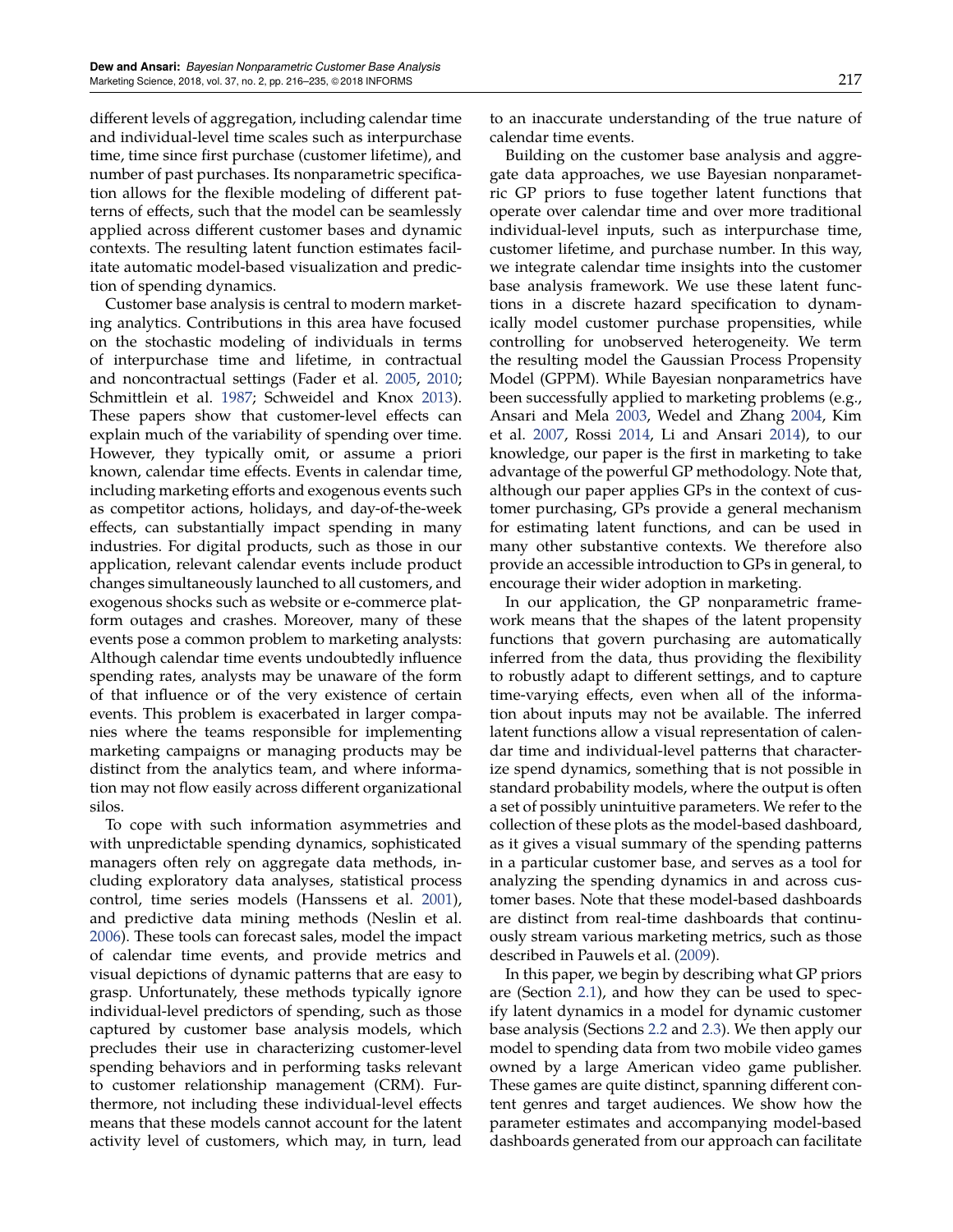managerial understanding of the key dynamics in each customer base in the aggregate and at the individual level (Sections [3.1](#page-9-0) and [3.2\)](#page-11-0). We compare the GPPM to benchmark probability models, including different buy-till-you-die (BYTD) variants such as the betageometric/negative binomial distribution (BG/NBD) (Fader et al. [2005\)](#page-19-0) and the Pareto-NBD (Schmittlein et al. [1987\)](#page-19-2), hazard models with and without timevarying covariates (e.g., Gupta [1991,](#page-19-12) Seetharaman and Chintagunta [2003\)](#page-19-13), and variants of the discrete hazard approach, including a sophisticated state-space specification, and show that the GPPM significantly outperforms these existing benchmarks in fit and forecasting tasks (Section [3.3\)](#page-15-0). We conclude by summarizing the benefits of our framework, citing its limitations, and identifying areas of future research.

## **2. Modeling Framework**

In our framework for dynamic customer base analysis, we focus on flexibly modeling individual-level purchase propensity. We model this latent propensity in terms of the natural variability in purchase incidence data along four dimensions, i.e., calendar time, interpurchase time (recency), customer lifetime, and number of past purchases. Our focus on modeling purchase incidence is consistent with the majority of the literature on customer base analysis, and also fits nicely with our application area, where we focus on the purchasing of a single product, and where there is minimal vari-ability in spending amount.<sup>[1](#page-18-0)</sup> We use a discrete-time hazard framework to specify the purchase propensity, as most customer-level data are available at a discrete level of aggregation. This is also the case in our application, where daily data are available.

The observations in our data consist of a binary indicator  $y_{ij}$  that specifies whether customer *i* made a purchase at observation *j*, and a corresponding tuple  $(t_{ij}, r_{ij}, l_{ij}, q_{ij})$  containing the calendar time, recency, customer lifetime, and number of past purchases, respectively. Recency refers to interpurchase time, or the time since the customer's previous purchase, while customer lifetime refers to the time since the customer's first purchase. Depending on the context, a vector  $z_i$  of demographics or other time invariant variables, such as the customer acquisition channel or acquisition date, may also be available. The probability of customer *i* purchasing is modeled as

<span id="page-2-1"></span>
$$
Pr(y_{ij} = 1) = logit^{-1}[\alpha(t_{ij}, r_{ij}, l_{ij}, q_{ij}) + \mathbf{z}'_i \mathbf{\gamma} + \delta_i], \quad (1)
$$

where,  $logit^{-1}(x) = 1/(1 + exp(-x))$ . We see in Equation [\(1\)](#page-2-1) that the purchasing rate is driven by a timevarying component  $\alpha(\cdot)$  and two time invariant effects,  $\mathbf{z}'_i$  $\delta_i$  and  $\delta_i$ , which capture the observed and unobserved sources of heterogeneity in base spending rates, respectively. This setup models spending dynamics via aggregate trajectories, i.e., all customers are assumed to follow the same dynamic pattern, while maintaining individual heterogeneity in the spending process via the random effect  $\delta_i$  and using other observed individual-specific variables, **z***<sup>i</sup>* , when available. In our application, we will focus exclusively on unobserved heterogeneity. Note that while calendar time is an aggregate time scale, the recency, lifetime, and purchase number dimensions are individual-level time scales. That is, customers may, at any given point in calendar time *t*, be at different positions in the  $(r_{ij}, l_{ij}, q_{ij})$ subspace; therefore, the aggregate sales at any given calendar time *t* are the amalgam of the activities of customers who differ widely in their expected purchase behaviors.

The heart of our framework involves specification of the purchase propensity,  $\alpha(t_{ij}, r_{ij}, l_{ij}, q_{ij})$ . We treat  $\alpha(\cdot)$  as a latent function and model it nonparametrically using GP priors (Rasmussen and Williams [2006,](#page-19-14) Roberts et al. [2013\)](#page-19-15). The nonparametric approach flexibly models random functions and allows us to automatically accommodate different patterns of spending dynamics that may underlie a given customer base. These dynamics operate along all four of our dimensions. Furthermore, these dynamics may operate at different time scales in a single dimension, including smooth long-run trends and short-term patterns, as well as cyclic variations, which are inferred from the data. To allow such rich structure, we use an additive combination of unidimensional GPs to specify and estimate the multivariate function  $\alpha(t_{ij}, r_{ij}, \tilde{l}_{ij}, q_{ij})$ .

#### <span id="page-2-2"></span><span id="page-2-0"></span>**2.1. Gaussian Process Priors**

We begin by describing GPs and highlight how they can nonparametrically capture rich, dynamic patterns in a Bayesian probability model. A GP is a stochastic process  $\{f(\tau): \tau \in \mathcal{T}\}\$  indexed by input elements τ such that, for any finite set of input values, τ  $\{\tau_1, \tau_2, \ldots, \tau_M\}$ , the corresponding set of function outputs,  $f(\tau) = \{f(\tau_1), f(\tau_2), \ldots, f(\tau_M)\},$  follows a multivariate Gaussian distribution. The characteristics of the stochastic process are defined by a mean function and a covariance function, also called a kernel. For a fixed set of inputs, a GP reduces to the familiar multivariate Gaussian distribution, with a mean vector determined by the GP's mean function, and a covariance matrix determined by its kernel. However, unlike a standard multivariate normal distribution that is defined over vectors of fixed length, a GP defines a distribution over outputs for any possible set of inputs. From a Bayesian perspective, this provides a natural mechanism for probabilistically specifying uncertainty over functions. Because the estimated function values are the parameters of a GP, the number of parameters grows with the number of unique inputs, making the model nonparametric.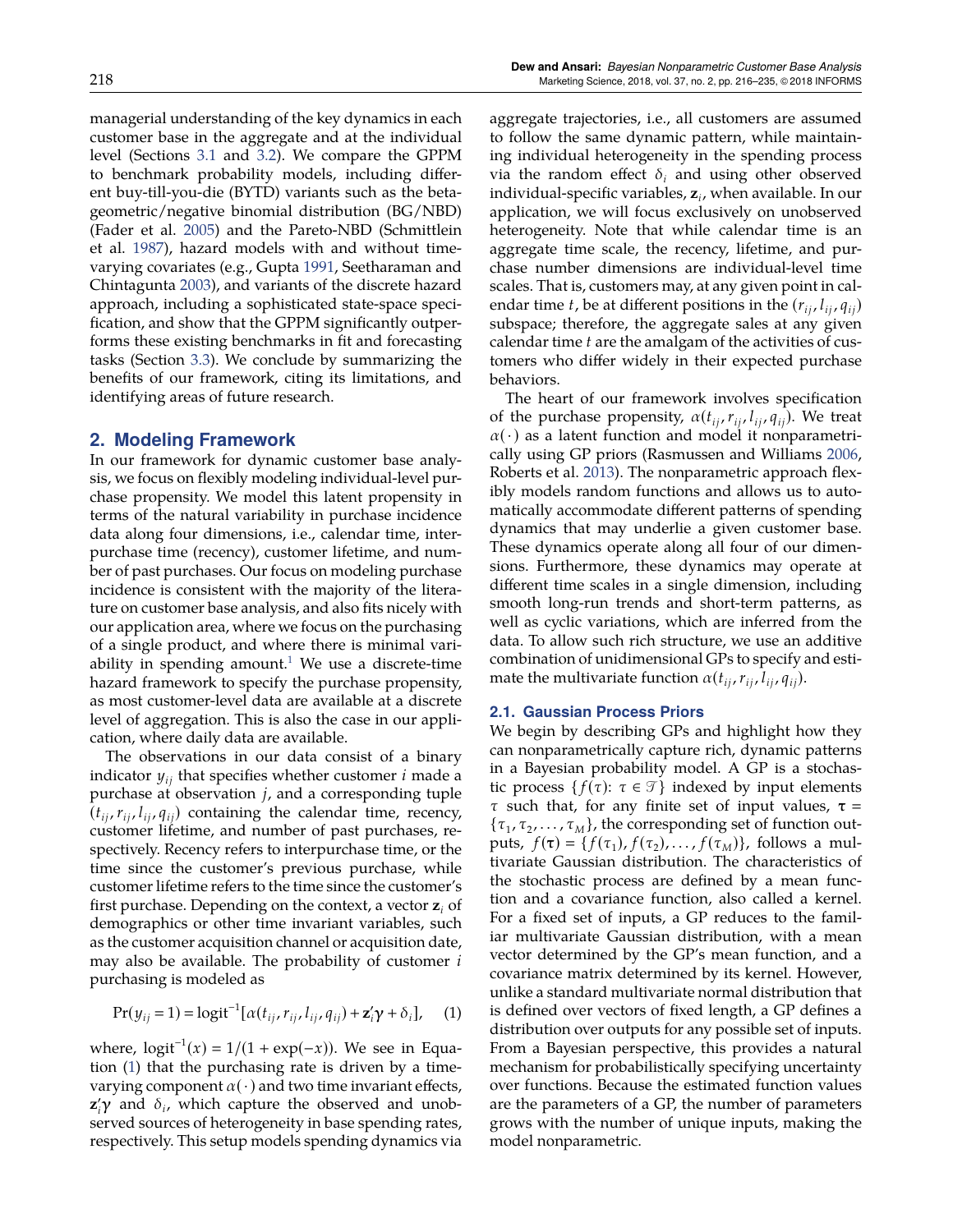While GPs are often defined over multidimensional inputs, for simplicity of exposition, we begin by assuming a unidimensional input,  $\tau \in \mathbb{R}$  (e.g., time). To fix notation, suppose *f* is a function that depends on that input. Let  $\tau$  be a vector of *M* input points, and let  $f(\tau)$ be the corresponding vector of output function values. As described above, a GP prior over *f* is completely specified by a mean function,  $m(\tau) = E[f(\tau)]$ , and a kernel,  $k(\tau, \tau') = \text{Cov}[f(\tau), f(\tau')]$ , that defines a positive semidefinite covariance matrix

$$
K(\tau,\tau) = \begin{pmatrix} k(\tau_1,\tau_1) & k(\tau_1,\tau_2) & \dots & k(\tau_1,\tau_M) \\ k(\tau_2,\tau_1) & k(\tau_2,\tau_2) & \dots & k(\tau_2,\tau_M) \\ \vdots & \vdots & \ddots & \vdots \\ k(\tau_M,\tau_1) & k(\tau_M,\tau_2) & \dots & k(\tau_M,\tau_M) \end{pmatrix},
$$
 (2)

over all of the outputs. We discuss specific forms of the mean function and kernel in Sections [2.1.1](#page-3-0) and [2.1.2.](#page-4-0) Generally, these functions are governed by a small set of hyperparameters that embody certain traits of the GP. For instance, the squared exponential (SE) kernel, which we discuss in detail in Section [2.1.2,](#page-4-0) is given by  $k_{SE}(\tau_i, \tau_j) = \eta^2 \exp\{-(\tau_i - \tau_j)^2/(2\rho^2)\}$ . This form encodes the idea that nearby inputs should have related outputs through two hyperparameters, i.e., an amplitude,  $\eta$ , and a smoothness,  $\rho$ . Intuitively, these two hyperparameters determine the traits of the function space being modeled by a GP with this kernel.

Given a fixed vector of inputs **τ**, letting  $f(\tau) \sim$  $\mathcal{GP}(m(\tau), k(\tau, \tau'))$  is equivalent to modeling the vector of function outputs via a marginal multivariate Gaussian  $f(\tau) \sim \mathcal{N}(m(\tau), K(\tau, \tau))$ . The mean  $m(\tau)$ and covariance matrix  $K(\tau, \tau)$  of the above multivariate normal marginal distribution are parsimoniously determined through the small set of hyperparameters underlying the mean function and kernel of the GP. The fact that the marginal of a GP is a multivariate normal distribution makes it easy to comprehend how function interpolation and extrapolation work in this framework. Conditioned on an estimate for the function values at the observed inputs, and on the mean function and kernel hyperparameters, the output values for the latent function *f* for some new input points τ ∗ can be predicted using the conditional distribution of a multivariate normal. Specifically, the joint distribution of the old and new function values is given by

$$
\begin{bmatrix} f(\tau) \\ f(\tau^*) \end{bmatrix} \sim \mathcal{N} \left( \begin{bmatrix} m(\tau) \\ m(\tau^*) \end{bmatrix}, \begin{bmatrix} K(\tau, \tau) & K(\tau, \tau^*) \\ K(\tau^*, \tau) & K(\tau^*, \tau^*) \end{bmatrix} \right). \tag{3}
$$

Hence, the conditional distribution of the new outputs can be written as

<span id="page-3-1"></span>
$$
f(\tau^*) \sim \mathcal{N}(m(\tau^*) + K(\tau^*, \tau)K(\tau, \tau)^{-1}[f(\tau) - m(\tau)],
$$
  
 
$$
K(\tau^*, \tau^*) - K(\tau^*, \tau)K(\tau, \tau)^{-1}K(\tau, \tau^*)
$$
 (4)

This equation makes clear that the kernel and mean functions determine the distribution of the output values for existing and new inputs. As the mean and covariance of the marginal multivariate normal are parametrized via the mean and kernel functions, the GP remains parsimonious, and can seamlessly interpolate and extrapolate for any set of input values. The choice of mean function allows us to model different a priori expected functional forms, while the kernel determines how much the functions deviate nonparametrically from that mean function.

<span id="page-3-0"></span>**2.1.1. Mean Functions.** The mean function captures expected functional behaviors. Within the range of observed inputs, the mean function often has little influence over the estimated function values; instead, the properties of the estimated function are largely determined by the kernel, as we describe in Section [2.1.2.](#page-4-0) Because of this, in many GP applications, the mean function is set to a constant, reflecting no prior assumptions about functional form. However, far from the range of observed inputs, the posterior expected function values revert to the mean function. $2$  In some applications, this mean reverting behavior combined with a constant mean function is problematic, as we may expect the function values to be increasing or decreasing, in and out of the range of inputs. To capture this expected behavior, we may choose to use a nonconstant mean function.

<span id="page-3-3"></span><span id="page-3-2"></span>In this paper, we use a constant mean function or a parametric monotonic power mean function, given by  $m(\tau) = \lambda_1(\tau - 1)^{\lambda_2}$ ,  $\lambda_2 > 0$ . This specification captures expected monotonic behavior, while allowing for a decreasing marginal effect over the input.<sup>[3](#page-19-16)</sup> We use  $\tau$  – 1 and restrict  $\lambda_2$  > 0, to be consistent with our identification restrictions that we describe in Section [2.2.4.](#page-7-1) We emphasize that the mean function sets an expectation over function values, but does not significantly restrict them. The GP structure allows functions to nonparametrically deviate from the mean function, resulting in function estimates that differ from the mean's parametric form. This is obvious in all panels of Figure [1,](#page-4-1) where we plot random draws from GPs with different mean functions and kernels. Across the panels of Figure [1,](#page-4-1) we see shapes that are sometimes dramatically different from the respective constant and power mean functions that generated them. The main role of the mean function is in extrapolating far from the range of the observed inputs, where it determines expected function behavior in the absence of data. While we use only these two mean functions as a simple way of capturing our prior expectations, any parametric form could be used as a mean function. Given the capacity of the GP to capture deviations from parametric forms, it is generally considered best practice to use simple mean functions, and let the GP capture any complexities.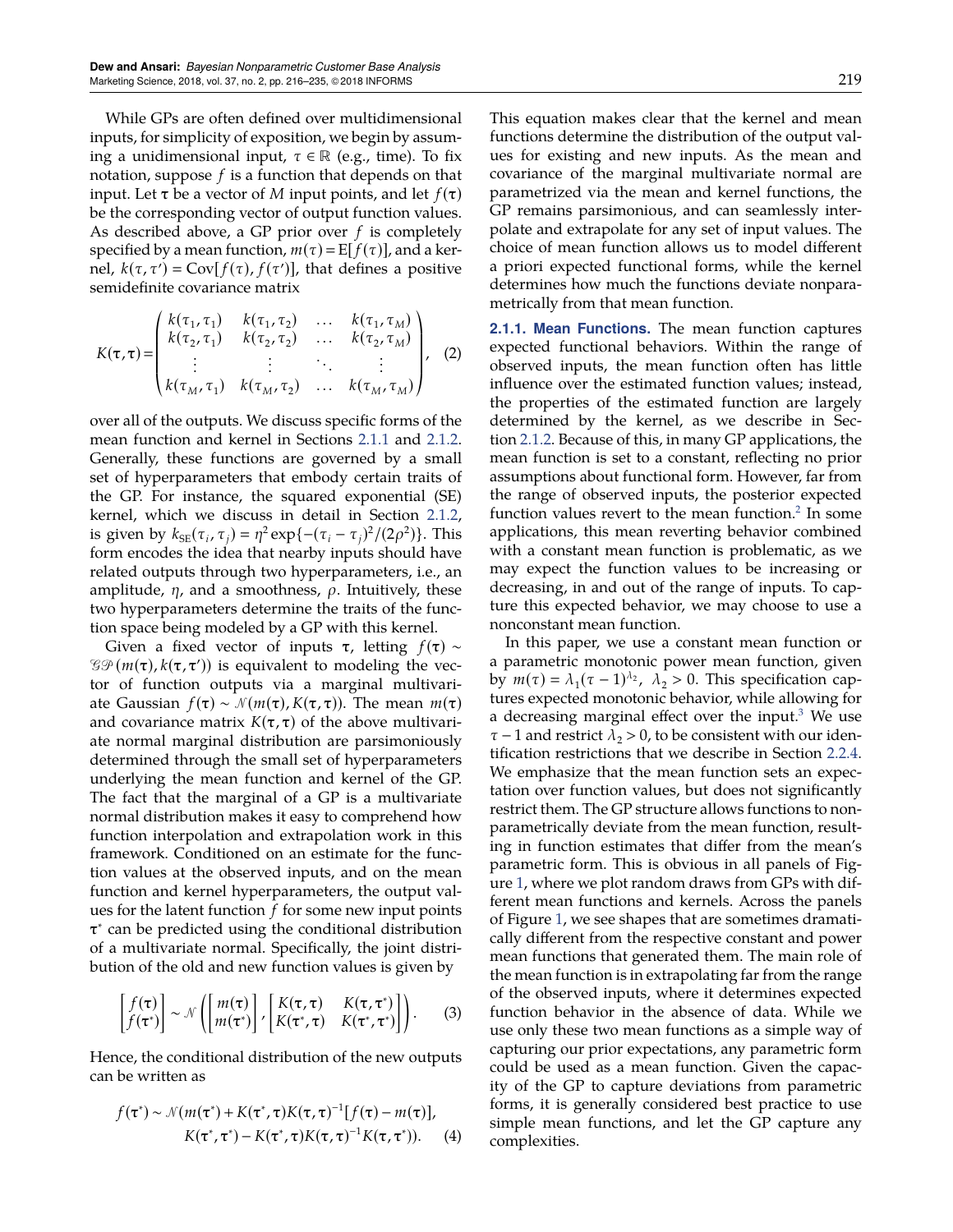<span id="page-4-1"></span>

**Figure 1.** (Color online) Examples of Mean Function/Kernel Combinations

*Note.* Top-left, Zero mean function and SE kernel with  $\rho^2 = 50$  and  $\eta^2 \in \{0.1, 1, 5, 20\}$ ; Top-right, zero mean function and SE kernel with  $\rho^2 \in \{1, 10, 100, 1, 000\}$ ; Bottom-left, power mean function  $m(\tau) = \pm 2(\tau - 1)^{0.3}$  and SE kernel with  $\rho^2 = 100$  and  $\eta^2 \in \{0.1, 5\}$ ; Bottom-right, periodic kernels with  $\eta^2 = 10$ ,  $\rho^2 \in \{2, 100\}$ , and  $\omega \in \{7, 30\}$ .

<span id="page-4-0"></span>**2.1.2. Kernels.** The kernel defines much of the fundamental structure of a GP, and combined with the mean function, determines the latent function space of a GP prior. As such, kernels are the primary source of model specification when working with GP priors. Any function over two inputs that results in a positive semidefinite gram matrix can be used as a kernel, and many different kernel forms have been explored in the GP literature (Rasmussen and Williams [2006,](#page-19-14) Chapter 4). Kernels encode the structure of functions via a small number of hyperparameters, leading to a highly flexible yet parsimonious model specification. In this paper, we use two simple kernels that are suitable building blocks for describing functions in our context.

The first kernel is the SE defined as

$$
k_{\text{SE}}(\tau_j, \tau_k; \eta, \rho) = \eta^2 \exp\left\{-\frac{(\tau_j - \tau_k)^2}{2\rho^2}\right\},\tag{5}
$$

where the hyperparameter  $\eta > 0$  is the amplitude, and  $\rho > 0$  is the characteristic length-scale or "smoothness." The amplitude can be best explained by considering the case when  $\tau_j = \tau_k \equiv \tau$ . In this case,  $k(\tau, \tau) = \eta^2$ , which is the variance of the normal distribution at the fixed input value τ. More generally,  $η<sup>2</sup>$  captures variance around the mean function. If  $\eta \rightarrow 0$ , the GP will largely mirror its mean function. We illustrate this using the constant and power mean functions in the left column of Figure [1,](#page-4-1) where we randomly draw GPs with a fixed  $\rho$  and varying  $\eta$  values. From these two panels, we can see that small values of  $\eta$ , as in the light-colored solid (green) and long-dash (yellow) curves, yield functions that stay closer to their mean functions, relative to the dark-colored dot-dash (red) and short-dash (blue) curves with higher  $\eta$  values. The characteristic length-scale  $\rho$  intuitively indicates how far apart two input points must be for the corresponding outputs to be uncorrelated. Hence, a high value of  $\rho$  corresponds to very smooth functions, while a small value of  $\rho$  yields jagged, unpredictable functions. This is illustrated in the top-right panel of Figure [1,](#page-4-1) where we fix the amplitude  $η$  and vary the length-scale  $ρ$ . We can see a clear contrast between the highly jagged solid (green) curve with  $\rho^2 = 1$ , and the increasingly smooth dashed curves, with  $\rho^2 \in \{10, 100, 1,000\}.$ 

The second kernel we use is the periodic kernel, defined by

$$
k_{\text{Per}}(\tau_j, \tau_k; \omega, \eta, \rho) = \eta^2 \exp\left\{-\frac{2\sin^2(\pi(\tau_j - \tau_k)/\omega)}{\rho^2}\right\}.
$$
\n(6)

This kernel allows for periodic functions with period  $\omega$ that are defined by an amplitude  $\eta$  and a length-scale  $\rho$ . Note that this type of variability could also be captured by the SE kernel; the benefit of using the periodic kernel is that forecasts based on this kernel will always precisely mirror the estimated pattern. Hence, any predictable cyclic variability in the data would be captured in and out-of-sample. In the bottom-right panel of Figure [1,](#page-4-1) we plot four draws from different periodic kernels. There, we show different cycle lengths (30 days and 7 days), together with differing smoothness and amplitude parameters.

*Other Possible Kernels.* In addition to the above described kernels, many other types have been proposed in the GP literature. In this paper, we use the simplest kernels that exemplify a given trait (stationary variability with the SE and cyclicality with the periodic).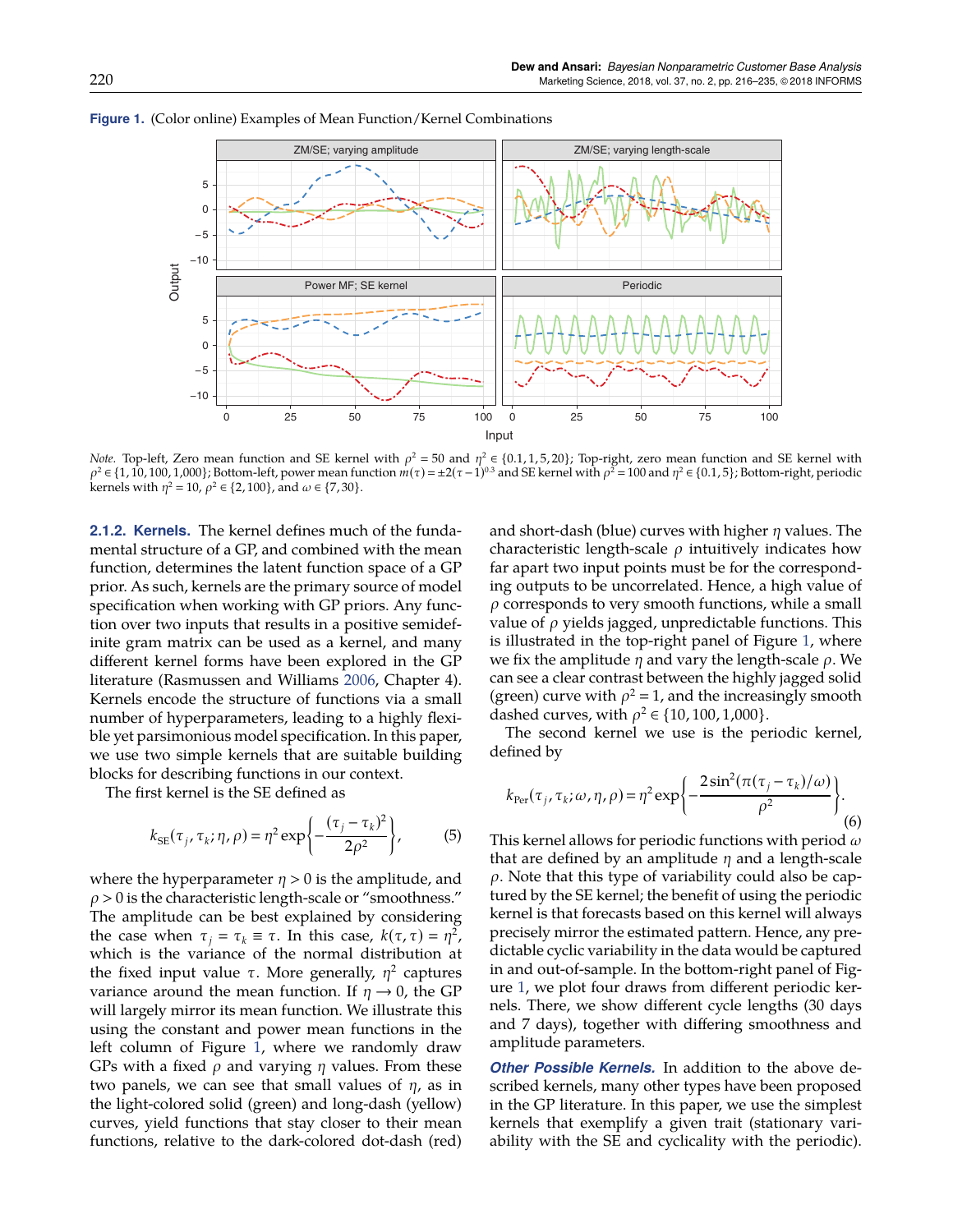These are by far the most commonly used kernels, the SE especially serving as the workhorse kernel for the bulk of the GP literature. Additional kernels include the rational quadratic, which can be derived as an infinite mixture of SE kernels, and the large class of Matern kernels, which can capture different levels of differentiability in function draws.

<span id="page-5-1"></span>**2.1.3. Additivity.** Just as the sum of Gaussian variates is distributed Gaussian, the sum of GPs is also a GP, with a mean function equal to the sum of the mean functions of the component GPs, and its kernel is equal to the sum of the constituent kernels. This is called the additivity property of GPs, which allows us to define a rich structure even along a single dimensional input. Specifically, the additivity property allows us to model the latent function *f* as a sum of subfunctions on the same input space,  $f(\tau) = f_1(\tau) + f_2(\tau) + \cdots + f_J(\tau)$ , where each of these subfunctions can have its own mean function,  $m_j(\tau)$ , and kernel,  $k_j(\tau, \tau')$ . The mean function and kernel of the function *f* are then given by  $m(\tau)$  =  $\Sigma_{j=1}^J m_j(\tau)$  and  $k(\tau, \tau') = \Sigma_{j=1}^J k_j(\tau, \tau')$ , respectively. This allows us to flexibly represent complex patterns of dynamics even when using simple kernels such as the SE. We can, for example, allow the subfunctions to have different SE kernels that capture variability along different length-scales, or add a periodic kernel to isolate predictable cyclic variability of a given cycle length. It is through this additive mechanism that we represent long-run and short-run variability in a given dimension, for instance, or isolate predictable periodic effects from unpredictable noise, as discussed in Section [2.2.](#page-5-0) [4](#page-19-17) Up to now, we have focused on illustrating GPs in unidimensional contexts. We now show how additivity can be leveraged to construct GPs for multidimensional functions.

**2.1.4. Multidimensional GPs.** In practice, we are often interested in estimating a multidimensional function, such as the  $\alpha(\cdot)$  function in Equation [\(1\)](#page-2-1). Let  $h(\cdot)$  be a generic multidimensional function from  $\mathbb{R}^D$  to  $\mathbb{R}.$  The inputs to such a function are vectors of the form  $\tau_m \equiv$  $(\tau_m^{(1)}, \tau_m^{(2)}, \dots, \tau_m^{(D)}) \in \mathbb{R}^D$ , for  $m = 1, \dots, M$ , such that the set of all inputs is an  $M \times D$  matrix. Just as in the unidimensional case,  $h(\cdot)$  can also be modeled via a GP prior. While there are many ways in which multi-input functions can be modeled via GPs, a simple yet powerful approach is to consider  $h(\cdot)$  as a sum of single input functions,  $h_1(\cdot)$ ,  $h_2(\cdot)$ , ...,  $h_D(\cdot)$ , and to model each of these unidimensional functions as a unidimensional GP with its own mean function and kernel structure (Duvenaud et al. [2013\)](#page-19-18). The additivity property implies that additively combining a set of unidimensional GPs over each dimension of the function is equivalent to using a particular sum kernel GP on the whole, multidimensional function. We use such an additive structure to model  $\alpha(t_{ij}, r_{ij}, l_{ij}, q_{ij})$  in the GPPM.

Additively separable GPs offer many benefits: First, they allow us to easily understand patterns along a given dimension, and they facilitate visualization, as the subfunctions are unidimensional. Second, the additivity property implies that the combined stochastic process is also a GP. Finally, the separable structure reduces computational complexity. Estimating a GP involves inverting its kernel matrix. This inversion requires *O*(*M*<sup>3</sup> ) computational time and *O*(*M*<sup>2</sup> ) storage demands for *M* inputs. In our case, as the inputs  $(t_{ij}, r_{ij}, l_{ij}, q_{ij})$  can only exist on a grid of fixed values, we will have *L* < *M* inputs, where *L* corresponds to all unique observed  $(t_{ij}, t_{ij}, l_{ij}, q_{ij})$  combinations. Despite the reduction, this is a very large number of inputs, and would result in considerable computational complexity without the separable structure. The additive specification reduces this computational burden to that of inverting multiple (in our case, six)  $T \times T$  matrices, where  $T \ll M$  is the number of time periods observed in the data.

<span id="page-5-3"></span><span id="page-5-2"></span>**2.1.5. GPs vs. Other Function Estimation Methods.** As GP priors are new to marketing, it is worthwhile to briefly summarize the rationale for using them, instead of other flexible methods for modeling latent functions such as simple fixed effects, splines or state space models. Foremost, GPs facilitate a structured decomposition of a single process into several subprocesses via the additivity property. This additive formulation facilitates a rich representation of a dynamic process via a series of kernels that capture patterns of different forms (e.g., periodic versus nonperiodic) and operate at different time scales. Yet, as the sum of GPs is a GP, the specification remains identified, with a particular mean and covariance kernel. Achieving a similar representation with other methods is infeasible or more difficult.[5](#page-19-19) Moreover, GPs are relatively parsimonious, and when estimated in a Bayesian framework, tend to avoid overfitting. Bayesian estimation of GPs involves jointly estimating the function values and hyperparameters, thus determining the traits of the function and the function values themselves. As the flexibility of the latent functions is controlled via a small number of hyperparameters, we retain parsimony. Moreover, the structure of the marginal likelihood of GPs, obtained by integrating out the function values, clearly shows how the model makes an implicit fit versus complexity trade-off whereby function flexibility, as captured by the hyperparameters, is balanced by a penalty that results in the regularization of the fit (for details, see Rasmussen and Williams [2006,](#page-19-14) Section 5.4.1).

## <span id="page-5-0"></span>**2.2. Full Model Specification**

The flexibility afforded by GP priors makes them especially appropriate for modeling our latent, time-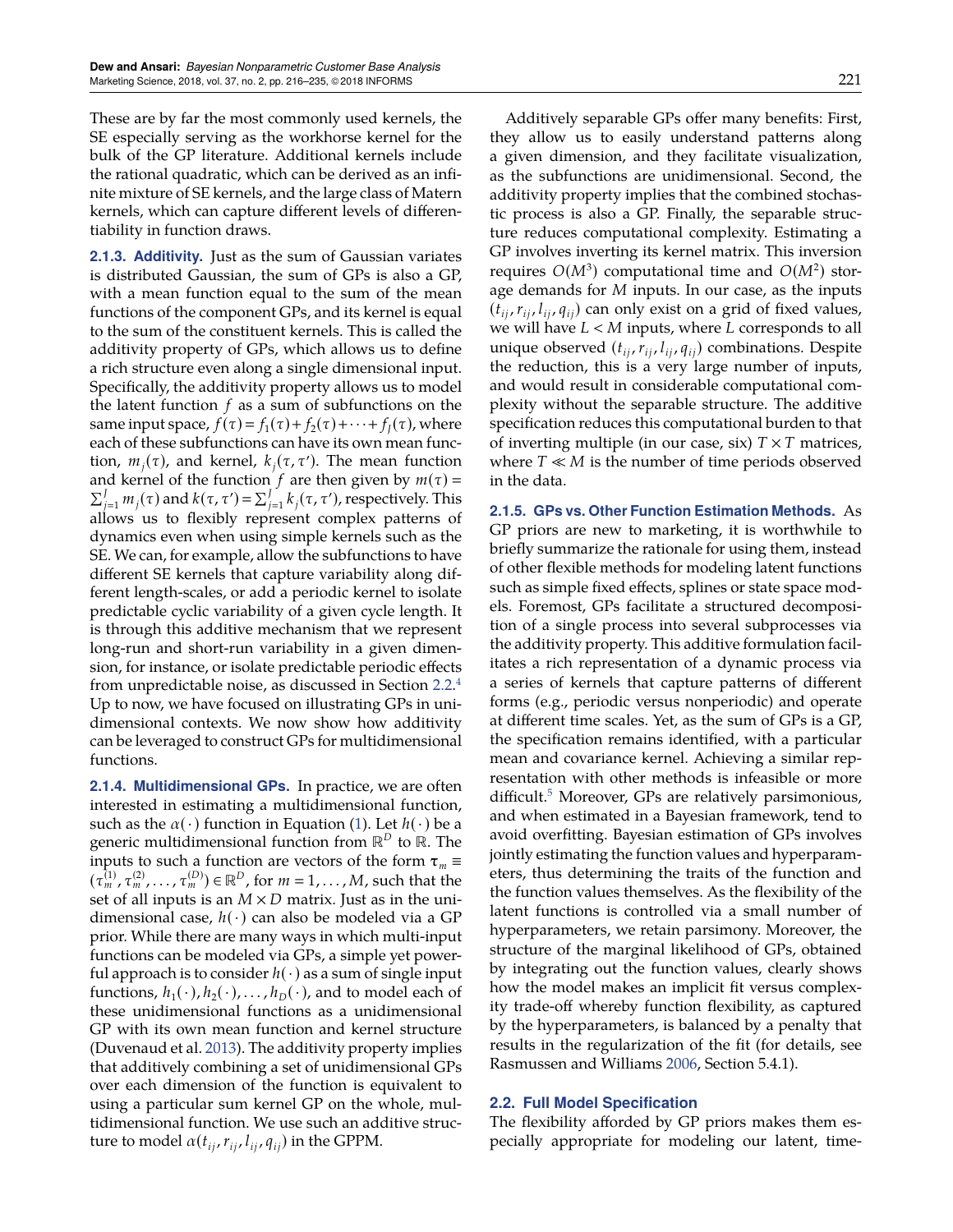varying function,  $\alpha(t_{ij}, r_{ij}, l_{ij}, q_{ij})$ . Recall that the basic form of the GPPM is

$$
Pr(y_{ij} = 1) = logit^{-1}[\alpha(t_{ij}, r_{ij}, l_{ij}, q_{ij}) + \mathbf{z}_i' \gamma + \delta_i].
$$
 (7)

For ease of exposition, we subsequently omit the *ij* subscripts. For simplicity and to reduce computational complexity, we assume an additive structure

$$
\alpha(t, r, l, q) = \alpha_{\rm T}(t) + \alpha_{\rm R}(r) + \alpha_{\rm L}(l) + \alpha_{\rm Q}(q), \qquad (8)
$$

and model each of these functions using separate GP priors. This structure and the nonlinear nature of the model implies an interaction between the effects: For example, if the recency effect is very negative, calendar time events can do little to alter the spend probability. While additivity is a simplifying assumption, in our application, this compensatory structure seems to explain the data well.

To specify each of these additive components, we return to the mean functions and kernels outlined in Sections [2.1.1](#page-3-0) and [2.1.2,](#page-4-0) and to the additivity property of GPs from Section [2.1.3.](#page-5-1) Recall that the mean function encodes the expected functional behavior: With the constant mean function, we impose no expectations; with the power mean function, we encode expected monotonicity. The kernel choice endows the GP with additional properties: A single SE kernel allows flexible variation with one characteristic length-scale, while the periodic kernel allows the GP to exhibit predictable cyclic behavior of a given periodicity. Additivity allows us to combine these kernel properties, to achieve variation along more than one length-scale or to isolate predictable cyclic behavior in a given dimension. We can use these general traits of mean function and kernel combinations to specify our model based on the expected nature of the variation along a given dimension. Below, we explain the specification used in our application. The GPPM framework is highly flexible: Throughout the following sections, we also explain how this specification can be modified to handle more general settings.

**2.2.1. Calendar Time.** In calendar time, we expect two effects to operate, i.e., long-run trends and short-run disturbances. These short run events could include promotions, holidays or other shocks to the purchasing process. Furthermore, we expect cyclicality such that purchasing could be higher on weekends than on weekdays, or in particular months or seasons. As we describe in Section [3,](#page-8-0) in our application, given the span of our data, we expect only one periodic day of the week (DoW) effect. Together, this description of spending dynamics implies a decomposition of  $\alpha_{\textrm{\tiny T}}$  into three subcomponents

$$
\alpha_{\rm T}(t) = \alpha_{\rm T}^{\rm Long}(t) + \alpha_{\rm T}^{\rm Short}(t) + \alpha_{\rm T}^{\rm Dow}(t),\tag{9}
$$

where we model each component such that,

$$
\alpha_{\rm T}^{\rm Long}(t) \sim \mathcal{GP}(\mu, k_{\rm SE}(t, t'; \eta_{\rm TL}, \rho_{\rm TL}))),
$$
  
\n
$$
\alpha_{\rm T}^{\rm Short}(t) \sim \mathcal{GP}(0, k_{\rm SE}(t, t'; \eta_{\rm TS}, \rho_{\rm TS})),
$$
  
\n
$$
\alpha_{\rm T}^{\rm DW}(t) \sim \mathcal{GP}(0, k_{\rm Per}(t, t'; \omega = 7, \eta_{\rm TW}, \rho_{\rm TW})).
$$

Without loss of generality, we impose  $\rho_{TL} > \rho_{TS}$ , to ensure that the long-run component captures a smoother variation than the short-run component. We use constant mean functions here because, a priori, we do not wish to impose any assumptions about calendar time behavior. The constant mean  $\mu$  in the longrun component captures the base spending rate in the model. Far from the range of the data, this specification implies that the posterior mean of these effects will revert to this base spending rate, reflecting our lack of a priori knowledge about these effects.

<span id="page-6-0"></span>This specification is very general, and has shown good performance in our application, where we illustrate the kinds of trends and disturbances that can be captured across these two components.<sup>[6](#page-19-20)</sup> Furthermore, the modularity of the additive GP specification allows easy modifications to accommodate different settings. Longer spans of data may contain variability in spending along different length-scales, which may require additional SE components. There may also be several periodicities requiring additional periodic components. These can be easily included additively.

<span id="page-6-1"></span>**2.2.2. Individual-Level Effects.** The remaining effects, i.e., recency, lifetime, and purchase number, operate at the customer level. In most applications, we do not expect short-run shocks along these inputs. We do, however, expect monotonicity. For instance, intuitively, we expect spending probability to be generally decreasing in interpurchase time. Similarly, we expect spending probability to be generally increasing in purchase number, $7$  and to be generally decreasing in customer lifetime. Furthermore, while we expect monotonicity, we also expect a decreasing marginal effect. For example, we expect a priori that the difference between having spent 5 versus 10 days ago is quite different than the difference between having spent 95 versus 100 days ago. Together, these expected traits justify using our power mean function

$$
\begin{aligned} \alpha_\text{R}(r) &\sim \mathcal{GP}\left(\lambda_\text{R1}(r-1)^{\lambda_\text{R2}}, k_\text{SE}(r, r'; \eta_\text{R}, \rho_\text{R})\right), \\ \alpha_\text{L}(l) &\sim \mathcal{GP}\left(\lambda_\text{L1}(r-1)^{\lambda_\text{L2}}, k_\text{SE}(l, l'; \eta_\text{L}, \rho_\text{L})\right), \\ \alpha_\text{Q}(q) &\sim \mathcal{GP}\left(\lambda_\text{Q1}(r-1)^{\lambda_\text{Q2}}, k_\text{SE}(r, r'; \eta_\text{Q}, \rho_\text{Q})\right). \end{aligned}
$$

This specification allows for long-run monotonic behavior, even out-of-sample, as captured by the mean function, and for nonparametric deviations from this expected functional form, as captured by the SE kernel. We believe that this specification is very general and widely applicable. In some cases, however, more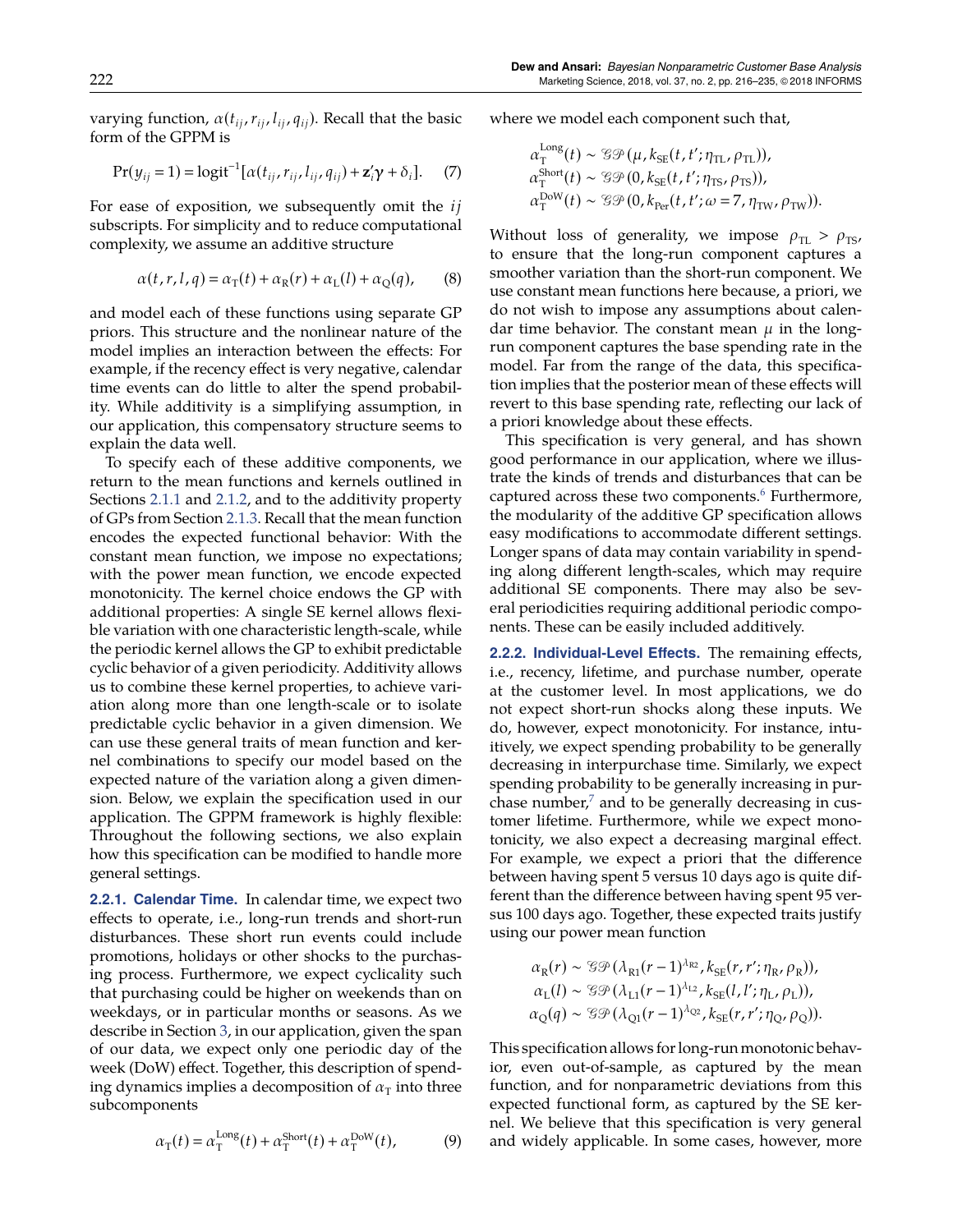nuance may be required in specifying these effects to accommodate company actions that occur on these time scales. If, for instance, the company offers promotions based on loyalty, these effects will operate along the lifetime dimension. In that case, the lifetime component can be modeled similar to the calendar time component, with an additive SE component to capture these short-run deviations from the long-run, decreasing trend embodied in the above specification. See Online Appendix B for an example of this modification.

**2.2.3. Heterogeneity, Random Effects, and Priors.** We accommodate unobserved heterogeneity by assuming that the random effect  $\delta_i$  comes from a normal population distribution, i.e.,  $\delta_i \sim \mathcal{N}(0, \sigma^2)$ . In our application, we found no significant time-invariant effects **z***<sup>i</sup>* ; hence, we omit  $\mathbf{z}'_i$ *i* γ from our model going forward. We estimate the model in a fully Bayesian fashion, and therefore specify priors over all unknowns, including the GP hyperparameters. We use the fact that meaningful variation in the inverse logit function occurs for inputs between −6 and 6; hence, meaningful differences in the inputs to the GPPM will also occur between −6 and 6 to select proper weakly informative Normal and Half-Normal prior distributions that give weight to variations in this range. Specifically, we let the population variance  $\sigma^2 \sim \text{Half-Normal}(0, 2.5)$  and the base spending rate  $μ \sim \mathcal{N}(0, 5)$ . For the SE hyperparameters, we specify  $\eta^2 \sim \text{Half-Normal}(0, 5)$  and  $\rho^2 \sim$ Half-Normal $(T/2, T)$ . For the mean function, we let  $\lambda_1 \sim \mathcal{N}(0, 5)$ , and let  $\lambda_2 \sim \text{Half-Normal}(0, 5)$ . Significantly, the fully Bayesian approach, whereby the GP function values and their associated hyperparameters are estimated from the data, allows us to automatically infer the nature of the latent functions that drive spending propensity.

<span id="page-7-1"></span>**2.2.4. Identification.** We need to impose identification restrictions because of the additive structure of our model. Sums of two latent functions, such as  $\alpha_1(t)$  +  $\alpha_2(t)$ , are indistinguishable from  $\alpha_1^*$  $\alpha_1^*(t) + \alpha_2^*$  $t_2^*(t)$ , where  $\alpha_1^*$  $\alpha_1^*(t) = \alpha_1(t) + c$ , and  $\alpha_2^*$  $\alpha_2(t) = \alpha_2(t) - c$  for some  $c \in \mathbb{R}$ , as both sums imply the same purchase probabilities. To address this indeterminacy, we set the initial function value (corresponding to input  $\tau = 1$ ) to zero for all of the latent functions, except for  $\alpha_{\rm T}^{\rm Long}$  $_{\text{T}}^{\text{Long}}(t)$ . In this sense,  $\alpha_{\textrm{\tiny T}}^{\textrm{Long}}$  $T_{\text{T}}^{\text{Long}}(t)$ , with its constant mean function  $\mu$ , captures the base spending rate for new customers, and the other components capture deviations from that, as time progresses. Whenever we implement a sum of SE kernels, as in the calendar time component, we also constrain the length-scale parameters to be ordered to prevent label switching. All of these constraints are easily incorporated in our estimation algorithm, described below.

## <span id="page-7-0"></span>**2.3. Estimation**

We use a fully Bayesian approach for inference. For concision, let  $\alpha_{ij} \equiv \alpha(t_{ij}, r_{ij}, l_{ij}, q_{ij})$ , which in our specification, is equivalent to  $\alpha_{ij} = \alpha_{\text{T}}^{\text{Long}}$  $\frac{\text{Long}}{\text{T}}(t_{ij}) + \alpha_{\text{T}}^{\text{Short}}(t_{ij}) +$  $\alpha_{\rm T}^{\rm Dow}(t_{ij}) + \alpha_{\rm R}(r_{ij}) + \alpha_{\rm L}(l_{ij}) + \alpha_{\rm Q}(q_{ij})$ . To further simplify notation, we let the independent components of the  $\mathop{\mathsf{sum}}$  be indexed by  $k$ , with generic inputs  $\tau_{k}$ , such that this GP sum can be written as  $\alpha_{ij} = \sum_{k=1}^{K} \alpha_k(\tau_{k_{ij}})$ . Each of these components is governed by a set of hyperparame-ters, as outlined in Section [2.2,](#page-5-0) denoted here as  $\phi_{k'}$  with the collection of all hyperparameters denoted as φ. Finally, for each component, we let the vector of function values over all possible inputs along that dimension be denoted as  $\pmb{\alpha}_k.$  With this simplified notation, the joint density of the data and the model unknowns is

$$
p(\mathbf{y}, {\alpha_k}, \delta, \boldsymbol{\phi}, \sigma^2) = \left[ \prod_{i=1}^{I} \prod_{j=1}^{M_i} p(y_{ij} | \alpha_{ij}, \delta_i) p(\delta_i | \sigma^2) \right] \cdot \left[ \prod_{k=1}^{K} p(\alpha_k | \boldsymbol{\phi}_k) \right] p(\sigma^2) p(\boldsymbol{\phi}). \quad (10)
$$

As the full posterior distribution  $p(\{\boldsymbol{\alpha}_k\}, \boldsymbol{\delta}, \boldsymbol{\phi}, \sigma^2 | \mathbf{y})$ is not available analytically, we use Markov Chain Monte Carlo (MCMC) methods to draw samples of the unknown function values, random effects, population parameters, and GP hyperparameters from the posterior.

As the function values and the hyperparameters do not have closed-form full conditionals, our setup is nonconjugate, and Gibbs sampling is not an option. Moreover, as the function values and the hyperparameters typically exhibit strong posterior dependence, ordinary Metropolis–Hastings procedures that explore the posterior via a random walk are not efficient. We therefore use the Hamiltonian Monte Carlo (HMC) algorithm that leverages the gradient of the posterior to direct the exploration of the Markov chain to avoid random-walk behavior. HMC methods are ideal for nonconjugate GP settings such as ours, as they can efficiently sample the latent function values as well as the hyperparameters (Neal [1998\)](#page-19-22). In particular, we use the No U-Turn Sampling (NUTS) variant of HMC as implemented in the Stan probabilistic programming language (Hoffman and Gelman [2014,](#page-19-23) Carpenter et al. [2017\)](#page-19-24). See Online Appendix A for an overview of HMC.

<span id="page-7-2"></span>Stan has recently gained traction as an efficient and easy-to-use probabilistic programming tool for Bayesian modeling. We use Stan as it is an efficient implementation of adaptive HMC. Stan programs are simple to write and modify, and therefore facilitate easy experimentation, without the need for extensive reprogramming. This is important for the wider adoption of this framework in practice. $8$  Finally, given the efficiency of HMC and Stan, convergence, as measured by the *<sup>R</sup>*<sup>ˆ</sup> statistic (Gelman and Rubin [1992\)](#page-19-26), is achieved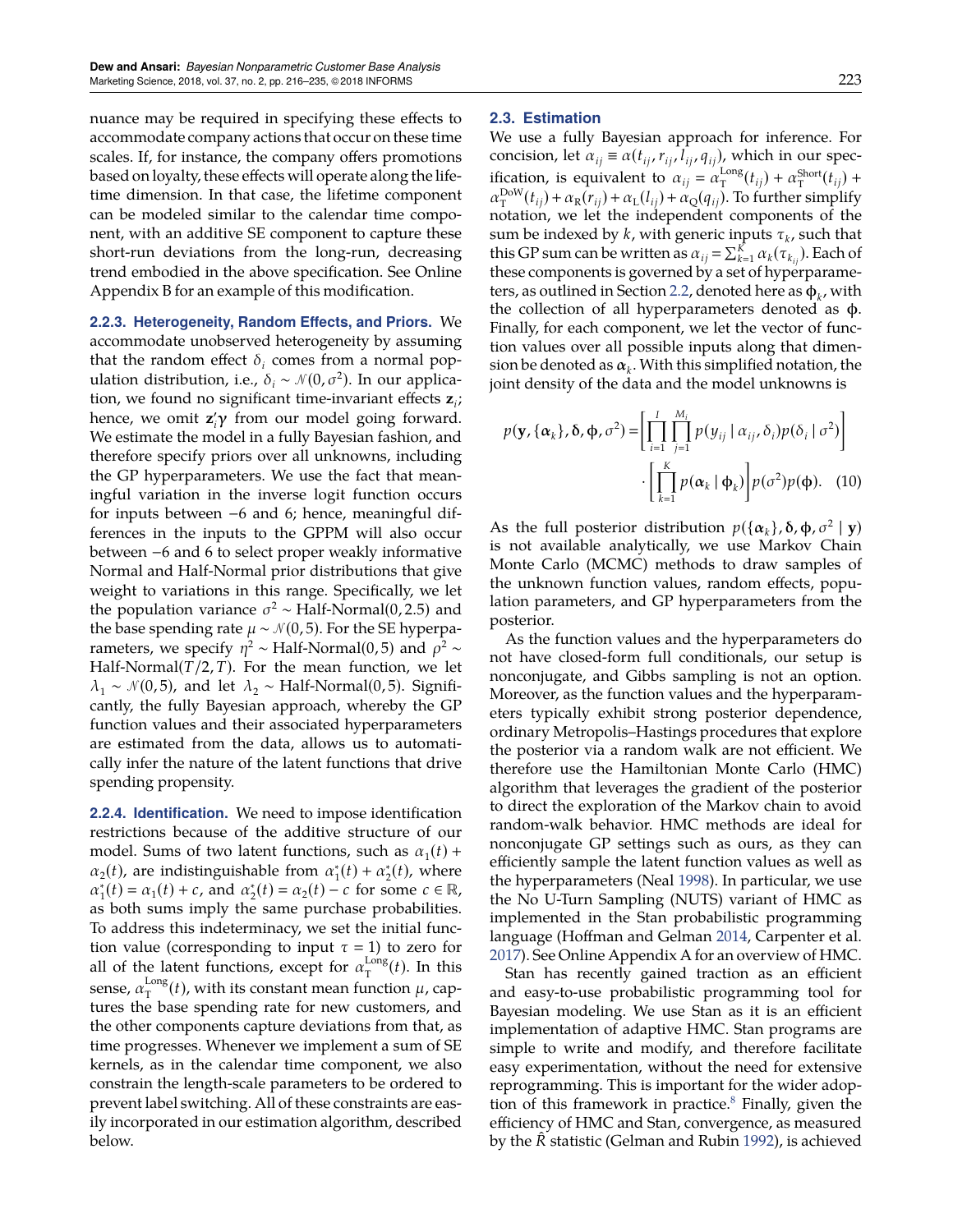in as few as 400 iterations, although in this paper all estimation is done with 4,000 iterations; the first 2,000 are used for burn-in.

# <span id="page-8-0"></span>**3. Application**

<span id="page-8-2"></span>We apply our framework to understand the spending dynamics in two free-to-play mobile games from one of the world's largest video game companies. The data take the form of simple spend incidence logs, with user IDs and time stamps.<sup>[9](#page-19-27)</sup> In free-to-play (or "freemium") settings, users can install and play video games on their mobile devices for free, and are offered opportunities to purchase within the game. These spending opportunities typically involve purchasing in-game currency, such as coins, that may subsequently be used to progress more quickly through a game, obtain rare or limited edition items to use with their in-game characters or to otherwise gain a competitive edge over nonpaying players. Clearly, the nature of these purchases will depend on the game, which is why it is important for a model of spending behavior to be fully flexible in its specification of the regular, underlying drivers of purchasing. We cannot name the games here because of nondisclosure agreements. Instead, we use the general descriptors Life Simulator (LS) and City Builder (CB) to describe the games.

The games and ranges of data used were selected by our data provider to understand spending dynamics over specific periods of time. We use a random sample of 10,000 users for each of the two games. Each sample is drawn from users who installed the game in the first 30 days, and spent at least once during the training window. We used 8,000 users for estimation, and 2,000 for cross-validation. In the LS game, players create an avatar, and then live a digital life as that avatar. Purchases in this context can be rare or limited edition items to decorate or improve their avatar or its surroundings. Oftentimes, limited edition items are themed according to holidays such as Christmas or

Halloween. Our data come from a 100 day span of time covering the 2014 Christmas and New Year season. In the CB game, players can create (or destroy) a city as they see fit. Customers make purchases to speed up the building process or to build unique or limited edition additions to their cities. Our data come from an 80-day period of time at the start of 2015, at the end of the Christmas and New Year holidays.

The time series of spending for the two games are shown in Figure [2.](#page-8-1) We have also marked specific time periods of interest to the company, which we will discuss in more detail in Section [3.2.1.](#page-11-1) From these figures, it is difficult to parse out what exactly is driving the aggregate pattern of purchases. The figure includes customers who installed the game any time in the first 30-day window. Typically, customers are most active when they start playing a game, so we expect to see more spending in the first 30–40 days simply because there are likely more people playing in that period, and new players are entering the pool of possible spenders. This rise and subsequent fall is, in essence, the joint impact of the recency, lifetime, and purchase number effects. We see, however, that even the general risefall pattern varies across the two games. This could be due to different patterns in these underlying drivers of spending, or it could be because of the influence of calendar time events. In essence, it is unclear what else underlies the aggregate spends.

We also see many peaks and valleys in spending over the entire time horizon, the significance of which cannot be diagnosed without deeper analysis. For example, it is difficult to discern which "bumps" in the plots are meaningful, and which represent random noise. If 5,000 players are active on any given day, then a jump of 50 spends may represent a random fluctuation. By contrast, if only 1,000 players are active, the same jump of 50 spends may be very meaningful. In other words, the significance of a particular increase in spending depends on how many customers are still



<span id="page-8-1"></span>

*Note.* Bars indicate time periods of interest, as specified by the company, and as discussed further in Section [3.2.1.](#page-11-1)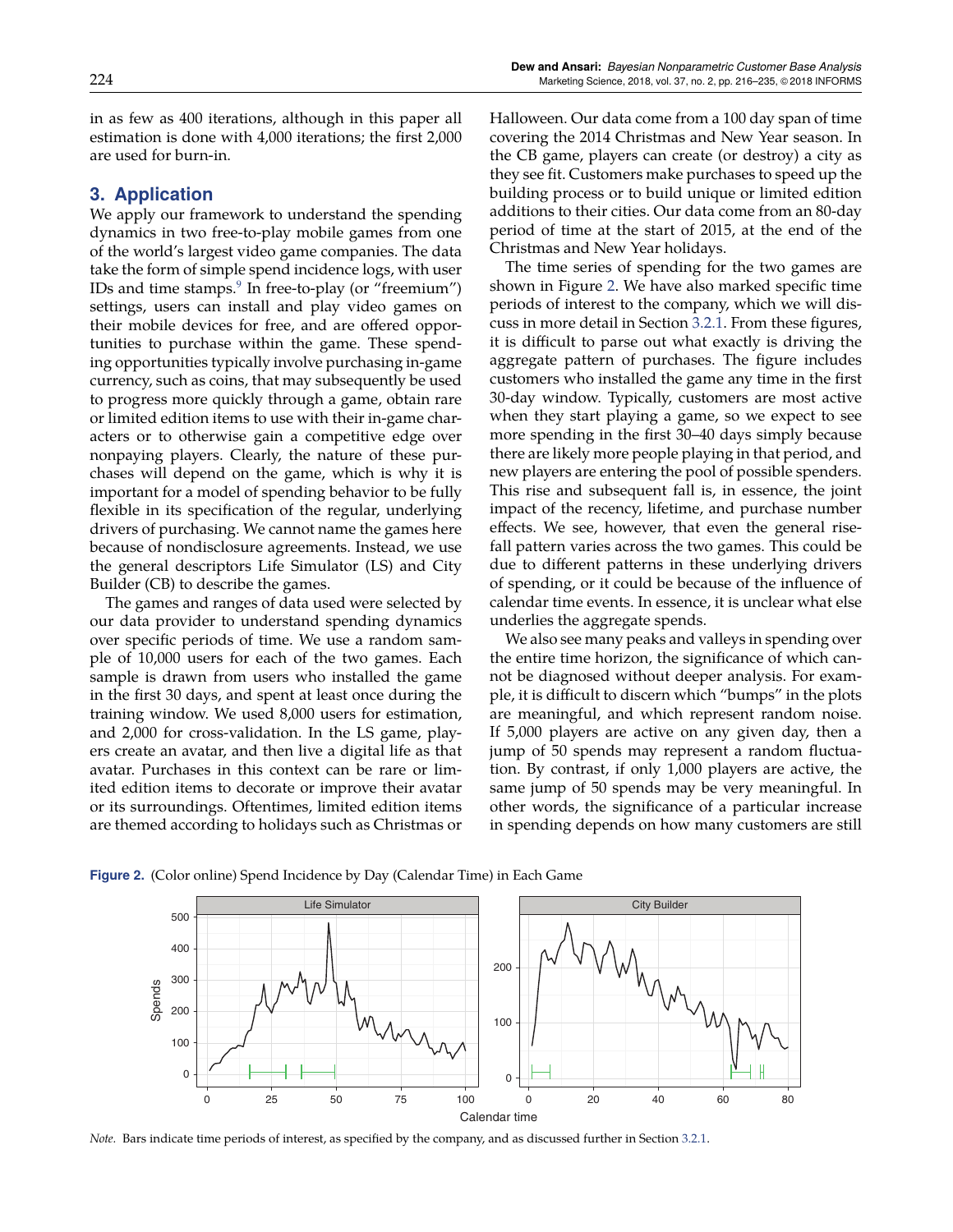actively spending at that time, which in turn depends on the individual-level recency, lifetime, and purchase number effects. An accurate accounting of the impact of calendar-time events cannot be made without considering these individual-level predictors of spending. Thus, it is important to develop a model-based understanding of the underlying spend dynamics, which is what we do via the GPPM.

## <span id="page-9-0"></span>**3.1. Model Output and Fit**

The GPPM offers a visual and highly general system for customer base analysis driven by nonparametric latent spending propensity functions. These latent curves are the primary parameters of the model, and their posterior estimates are shown in Figure [3](#page-9-1) for LS, and Figure [4](#page-10-0) for CB. We call these figures the GPPM dashboards, as they visually represent latent spending dynamics. As we will see in Section [3.2,](#page-11-0) these dashboards can be used to accomplish many of the goals we have discussed throughout the previous sections, including forecasting spending, understanding purchasing at the individuallevel, assessing the influence of calendar time events, and comparing spending patterns across products.

These dashboards are underpinned by a set of hyperparameters, and estimated jointly with a random effects distribution capturing unobserved heterogeneity. Posterior medians of these parameters are shown in Table [1.](#page-10-1) While the hyperparameters summarize the traits of the estimated dashboard curves, as explained in Section [2.1,](#page-2-0) we can gain a greater understanding of the dynamics from an analysis of the estimated dashboard curves themselves, as we do in subsequent sections. The other parameters in Table [1](#page-10-1) are the base spending rate,  $\mu$ , and the population variance of the random effects distribution,  $\sigma^2$ , which reflects the level of heterogeneity in base spending rates estimated in each customer base.

**3.1.1. Model Fit.** First, to validate our model, we look at its fit to the observed daily spending data in the calibration sample of 8,000 customers and in the holdout sample of 2,000 customers. Because a closed-form expression is not available for the expected number of aggregate counts in the GPPM, we simulate spending from the posterior predictive distribution using the post-convergence HMC draws for each parameter, including the latent curves and random effects. The top row of Figure [5](#page-11-2) shows the actual spending and the median simulated purchase counts (dashed line) for the two games, along with 95% posterior predictive intervals.

We see that the fit is exceptional, and almost perfectly tracks the actual purchases in both cases. This is not surprising, as we model short-run deviations in the probability of spending on a daily basis and therefore essentially capture the residuals from the smoother model components. That is, the short-run

<span id="page-9-1"></span>

**Figure 3.** (Color online) Posterior Dashboard for the Life Simulator Customer Base

*Notes.* The curves are the median posterior estimates for the latent components of  $\alpha(t, r, l, q)$  with 95% credible intervals. The blue plots (top row) are the calendar time components, while the red plots (bottom row) are the individual-level effects. The marked time periods (green bars) are areas of interest to the company, as discussed in Section [3.2.1.](#page-11-1)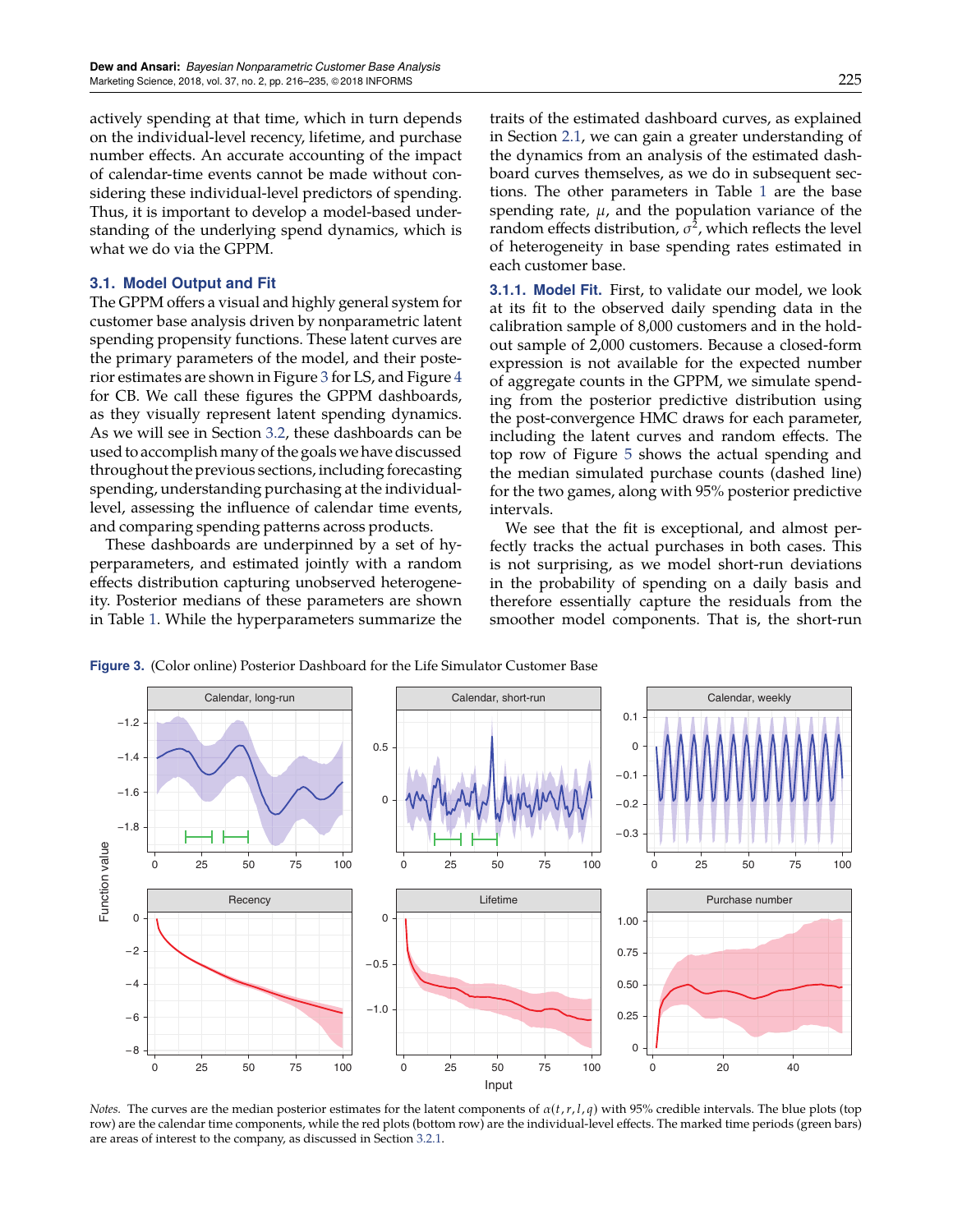

#### <span id="page-10-0"></span>**Figure 4.** (Color online) Posterior Dashboard for the City Builder Customer Base

*Notes.* The curves are the median posterior estimates for the latent components of  $\alpha(t, r, l, q)$  with 95% credible intervals. The blue plots (top row) are the calendar time components, while the red plots (bottom row) are the individual-level effects. The marked time periods (green bars) are areas of interest to the company, as discussed in Section [3.2.1.](#page-11-1)

calendar time component captures any probability that is "left over" from the other components of the model, enabling us to fit in-sample data exceptionally well. To test that the model does not overfit the in-sample day-to-day variability, we explore the simulated fit in the validation sample of 2,000 held-out customers. The bottom row of Figure [5](#page-11-2) shows that the fit to this sample is still excellent, although not as perfect as in the top row. While the probabilistic residuals from the calibration data are not relevant for the new sample, much of the signal present in the calendar time trends and the individual-level effects continue to matter, thus contributing to the good fit.

<span id="page-10-1"></span>**Table 1.** Posterior Median Parameter Estimates for Both Games

| Component  |                    | LS      | СB      | Component     |                       | LS      | СB      |
|------------|--------------------|---------|---------|---------------|-----------------------|---------|---------|
| Cal, long  | $\eta_{\text{TL}}$ | 0.17    | 0.22    | Lifetime      | $\eta_{\rm L}$        | 0.06    | 0.23    |
|            | $\rho_{\text{TI}}$ | 11.75   | 10.32   |               | $\rho_{\rm L}$        | 9.77    | 12.25   |
| Cal, short | $\eta_{\rm TS}$    | 0.15    | 0.16    |               | $\lambda_{1.1}$       | $-0.34$ | $-0.75$ |
|            | $\rho_{TS}$        | 1.11    | 1.29    |               | $\lambda_{12}$        | 0.25    | 0.36    |
| Cal, DoW   | $\eta_{\rm TW}$    | 1.08    | 1.19    | Purchase      | $\eta_{\rm O}$        | 0.10    | 0.20    |
|            | $\rho_{\rm O}$     | 9.17    | 9.59    | number        | $\rho_{\rm O}$        | 4.93    | 5.36    |
| Recency    | $\eta_{\rm R}$     | 0.04    | 0.10    |               | $\lambda_{\text{Q1}}$ | 0.28    | 0.52    |
|            | $\rho_R$           | 10.23   | 11.05   |               | $\lambda_{\rm Q2}$    | 0.15    | 0.30    |
|            | $\lambda_{R1}$     | $-0.59$ | $-0.13$ | Base rate     | $\mu$                 | $-1.49$ | $-1.92$ |
|            | $\lambda_{R2}$     | 0.49    | 0.72    | Heterogeneity | $\sigma^2$            | 0.68    | 0.93    |

**3.1.2. Fit Decomposition.** To better understand how the latent curves in the dashboard contribute to the fits seen in Figure [5,](#page-11-2) we now break down that fit along our latent dimensions, focusing on the LS game. Our main focus is assessing how much of the day-to-day spending is explained by the calendar time components of the model versus the typically smoother, individuallevel recency, lifetime, and purchase number components. To do that, we examine how the fit changes when different components of the model are muted. We mute a component by replacing it with a scalar that is equal to the average of its function values over all its inputs. Note that we do not reestimate a model when we mute a component; instead, muting allows us to see how much of the overall fit is driven by a given component.

The fit decomposition is shown in Figure [6.](#page-11-3) Overlaid on the true spending time series, we have three muted fits: In the first, we mute the short-run calendar time component; in the second, we mute the shortand long-run calendar time components; in the third, we mute all calendar time components. From the continued good fit of the muted models, we can see that the majority of the full model fit is actually driven by the individual-level spending predictors, i.e., recency, lifetime, and purchase number. This finding is largely in keeping with the established literature on customer base analysis, which has robustly shown that models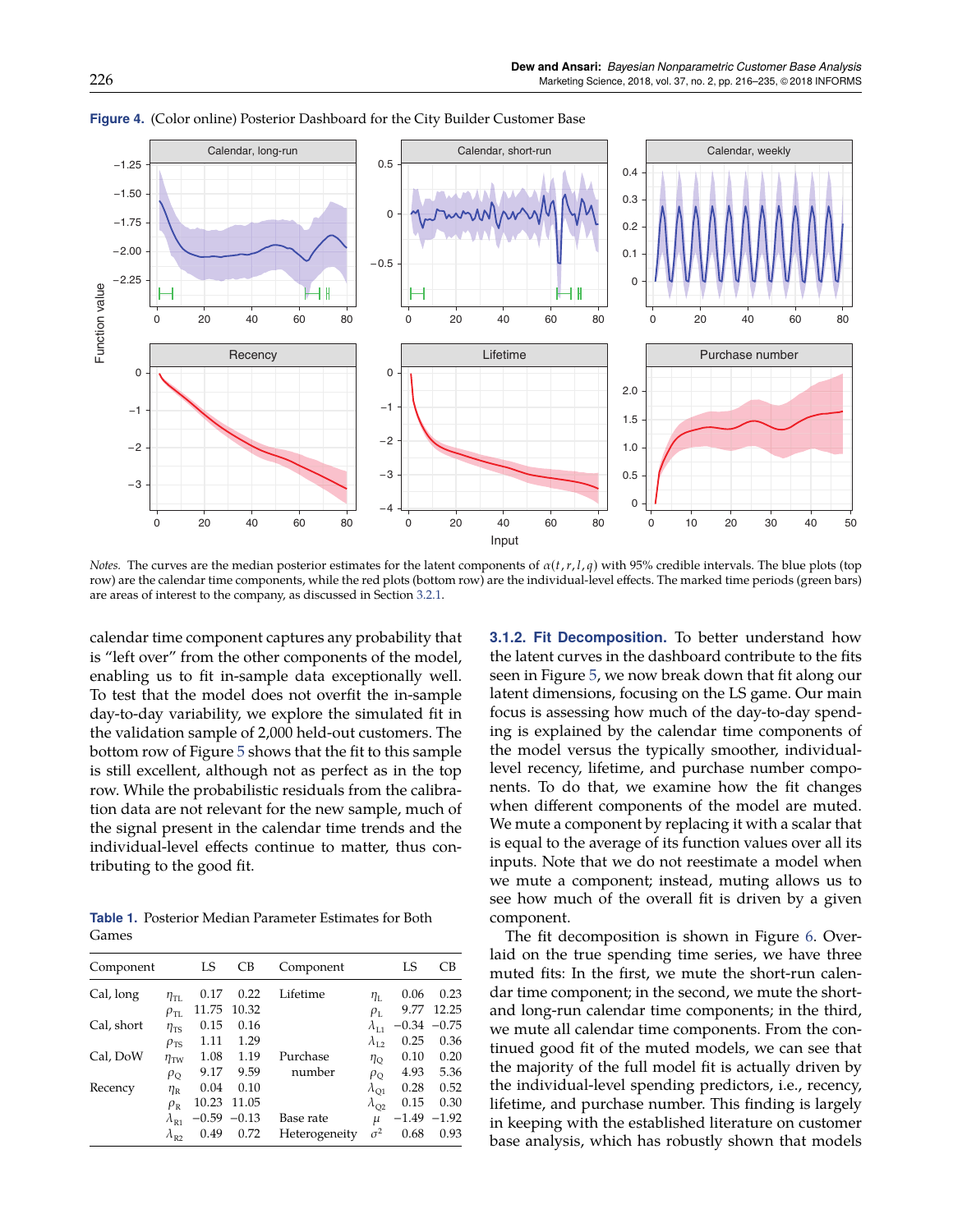<span id="page-11-2"></span>

**Figure 5.** (Color online) True and Simulated Spending by Day Under the GPPM with 95% Posterior Predictive Intervals

*Notes.* The data is in black (solid) while the red (dashed) is the median simulated fit. In the top row, we show the fit in the estimation data of 8,000 customers, where the two curves are nearly indistinguishable. In the bottom row, we show the fit in the validation sample of 2,000 held-out customers.

based on these components can do well at fitting and forecasting spending activity. However, we also find that calendar time plays a non-negligible role: While the short-run component generally captures the residuals, as explained previously, the long-run component plays an important role in capturing changes in base spending rates over time. Furthermore, the cyclic component, which is a highly predictable yet novel element of our model, plays an important role in explaining the day-to-day variability in spending.

### <span id="page-11-0"></span>**3.2. Dashboard Insights**

While fit validates the utility of the GPPM, one of the primary motivations of the model is to provide managers with a model-based decision support system that captures effects of interest, and facilitates a visual understanding of the drivers of spending behavior. Thus, the key output of our model is the GPPM dashboard (Figures [3](#page-9-1) and [4\)](#page-10-0), which portrays the posterior estimates of the latent propensity functions. These latent spending propensity curves are readily interpretable, even by managers with minimal statistical training. Here we illustrate the insights that managers can obtain from these model-based visualizations.

<span id="page-11-1"></span>**3.2.1. Calendar Time Effects.** Events that happen in calendar time are often of great importance for managers, but their impact is often omitted from customer

<span id="page-11-3"></span>**Figure 6.** (Color online) Fit Decomposition on the LS Spending Data



*Notes.* Each panel (from left to right) represents muting an additional component of the model; the worsening fit shows how much of the full model fit is driven by the muted component.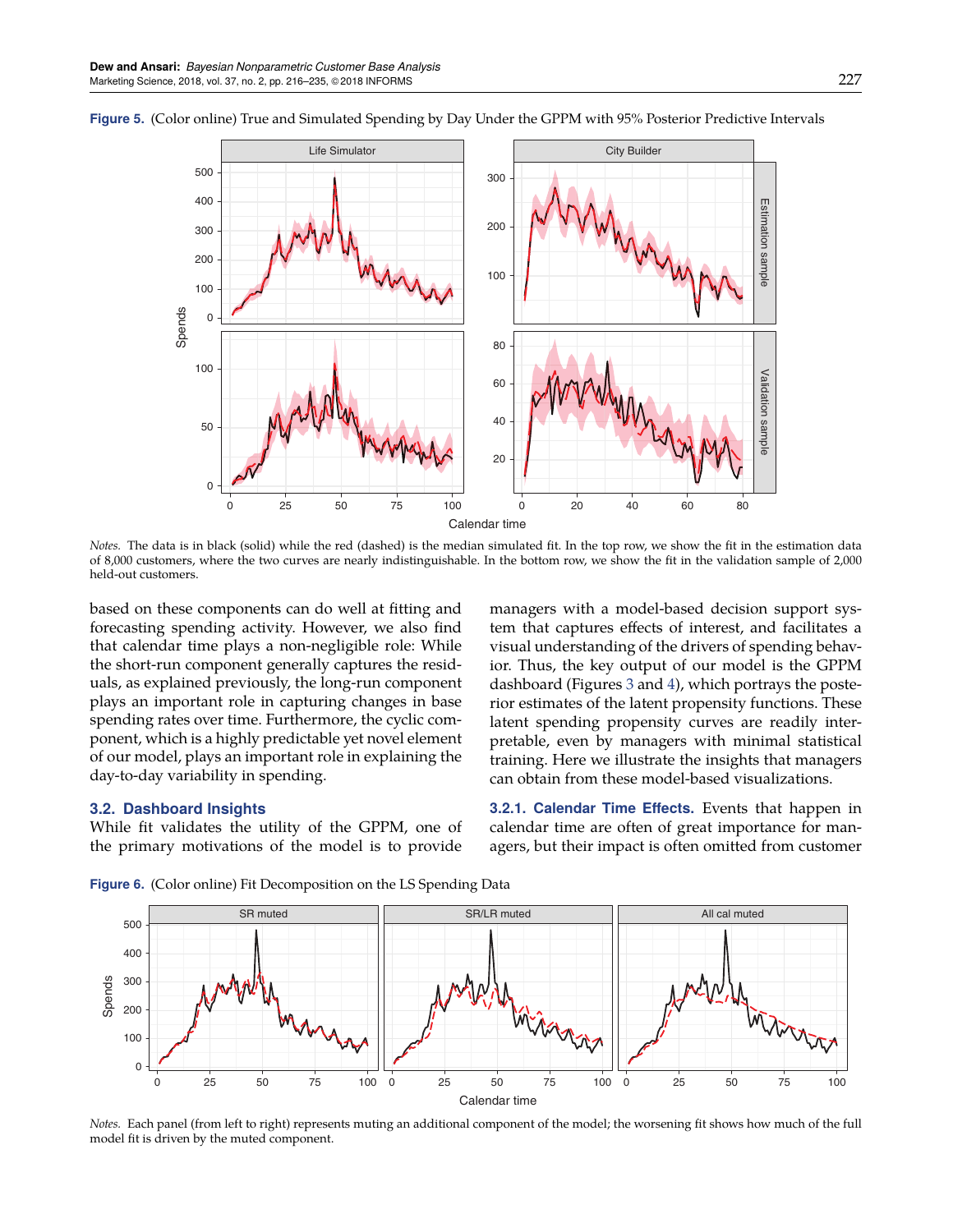base analysis models. The GPPM includes these effects nonparametrically through the calendar time components of the model, such that the impact of calendar time events is captured flexibly and automatically. Calendar time effects are jointly estimated with the individual-level drivers of spending, recency, lifetime, and purchase number. This means the impact of calendar time on spending propensity is assessed only after controlling for these drivers of re-spend behavior, which account for the natural ebb and flow of spending, including dynamics in the numbers of active customers.

Significantly, capturing the impact of calendar time events requires no inputs from the marketing analyst, as would be required in a model where time-varying covariates are explicitly specified. This implies that their presence and significance must be evaluated ex post facto. This has many benefits: First, even in the face of information asymmetries or unpredictable shocks, the events will be captured by the GPPM. Second, the shape of the impact of these events is automatically inferred, rather than assumed. Finally, because the impact is captured by changes in the calendar time components of the propensity model, their impact can be visually assessed. We demonstrate the analysis of calendar time events using our two focal games. The top row of plots in each dashboard (Figures [3](#page-9-1) and [4,](#page-10-0) colored blue) represents the calendar time effects. From left to right, we have the long-run trends, short-run shocks, and periodic day of the week effects. Beneath these curves, we have placed bars indicating time periods of interest to the company.

*Life Simulator Events.* Two events of note occurred in the span of the data. The first marked time period, *t* ∈ [17, 30], corresponds to a period in which the company made a game update, introduced a new game theme involving a color change, and donated all proceeds from the purchases to a charitable organization. The second marked period, around  $t \in [37, 49]$ , corresponds to another game update that added a Christmas-themed quest to the game, with Christmas itself falling at  $t = 48$ , right before the end of the holiday quest.

From the dashboard in Figure [3,](#page-9-1) we learn several things: First, there is a prominent spike in short-run spending the day *before* Christmas. This Christmas Eve effect illustrates that events do not have to be anticipated to be detected in the model; below we illustrate how the GPPM parses out the impact of short-run events, using this effect as the example. In the longrun curve, we see a decrease in spending coinciding with the charity update, an increase in spending coinciding with the holiday event, and then a significant drop-off subsequent to the holiday season. Without a longer range of data, it is hard to assess the meaning of these trends. It does appear that the charity event lowered spending rates. The impact of the holidays is more unclear: It could be that the holiday game update elevated spending, and then as time went on, spending levels returned to normal. Alternatively, spending levels could be elevated simply due to the holiday season, with a post-holiday slump that is unrelated to the game updates. Although we cannot conclusively parse out these stories, we can tell that calendar time dynamics are at play, and appear linked to real world shocks and company actions.

*City Builder Events.* The marked areas of the CB dashboard in Figure [4](#page-10-0) correspond to events of interest. The start of the data window,  $t \in [1, 6]$ , coincides with the tail end of the holiday season, from December 30 to January 4. Another event begins at  $t = 63$ , when the company launched a permanent update to the game to encourage repeat spending. We mark five additional days after that update to signify a time period over which significant postupdate activity may occur. Finally, at  $t = 72$ , there was a crash in the app store.

We see, as in the previous game, that the spending level during the holidays,  $t \in [1, 6]$ , was quite high and subsequently fell dramatically. This lends some credence to a general story of elevated holiday season spending, as there was no game update in CB during this time. Spending over the rest of the time period was relatively stable. The update that was intended to promote repeat spending had an interesting effect: There was an initial drop in spending, most likely caused by reduced playtime on that day because of the need for players to update their game or because of an error in the initial launch of the update. After the update, an uptick in long-run spending is observable, but this was relatively short lived. Finally, we find no effect for the supposed app store crash, which in theory should have prevented players from purchasing for the duration of the crash. It is plausible that the crash was for a short duration or occurred at a time when players were not playing.

*Day of the Week Effects.* Across both games, we note the significance of the periodic day of the week effect. In both cases, spending propensity varies by day of the week by a magnitude of 0.3. For comparison, the longrun calendar time effect of LS has a range of 0.5, while that of CB has a range of 0.6. The magnitude of the periodic effect serves to re-emphasize a point already made in the fit decomposition: A large amount of the calendar time variability in spending can be attributed to simple predictable cyclic effects, something customer base models have previously ignored, but that can be powerful in forecasting future purchase behavior.

**3.2.2. Event Detection.** Often, calendar time events are unknown a priori, but can significantly affect consumers' spending rates in the short run. The short-run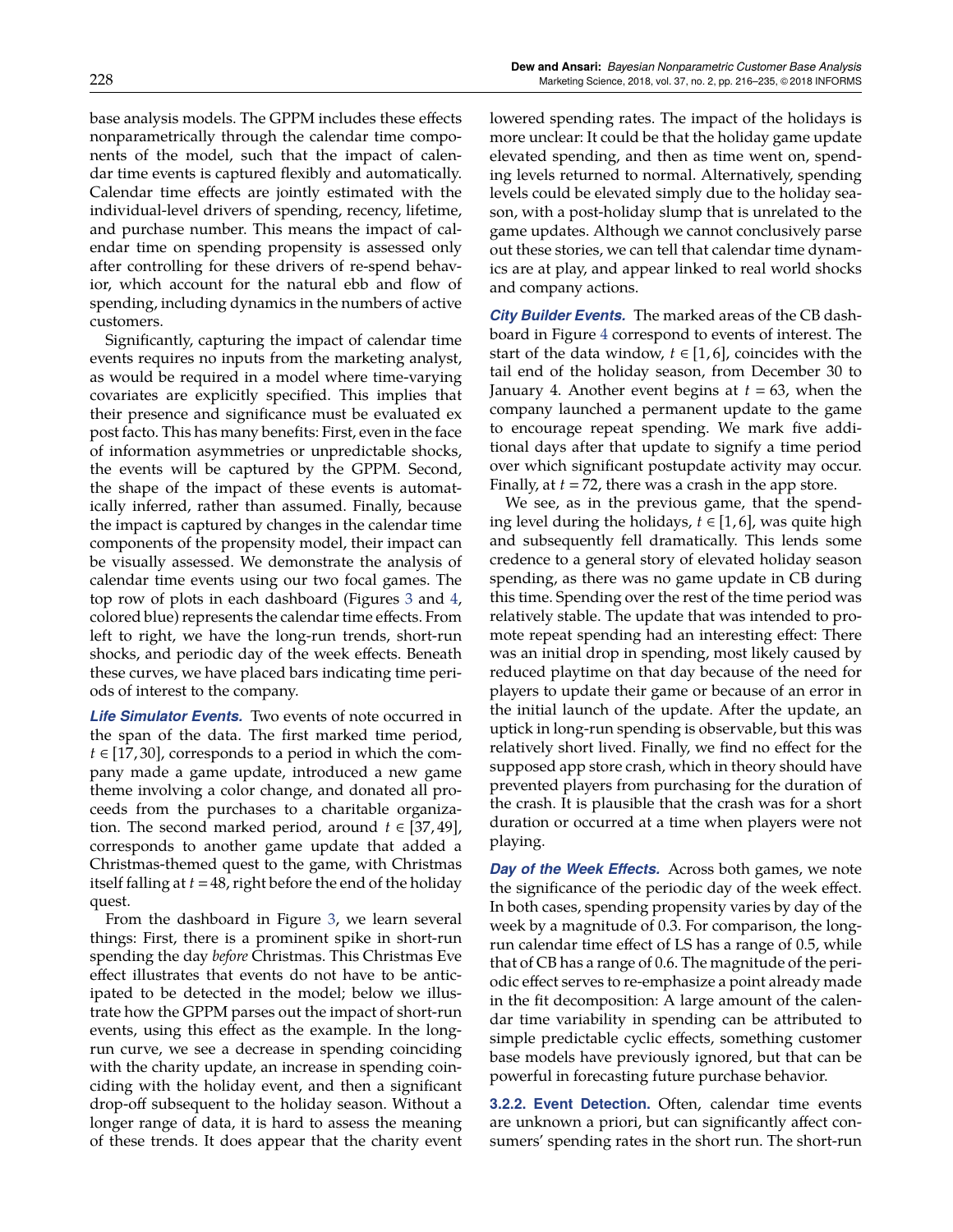

<span id="page-13-0"></span>

*Note.* From left to right, we add daily data, and see how the impact of Christmas Eve is separated between the long-run (top, red) and short-run (bottom, blue) calendar time curves.

function can automatically detect and isolate these disturbances. That is, if something disrupts spending for a day, such as a crash in the payment processing system, or an in-game event, it will be reflected as a trough or a spike in the short-run function, as evident, for example, in the Christmas Eve effect in LS. In this section, we illustrate how this works in practice.

The GPPM estimation process decomposes the calendar time effect along subfunctions with differing length-scales. As such, when there is a disturbance, the GPPM must learn the relevant time scale for the deviation (here, short or long term) and then adjust accordingly. We illustrate this dynamically unfolding adjustment process for the LS Christmas Eve effect in Figure [7](#page-13-0) by estimating the model using progressively more data from December 23, 2014 to December 25, 2014. The different columns show how the long-run (top row) and the short-run (bottom row) components vary when data from each successive day is integrated into the analysis. The second column shows the impact of adding the data from Christmas Eve. An uptick in spending is apparent, but the GPPM cannot yet detect whether this uptick will last longer or just fade away. The day after (third column), it becomes clear from looking at the long-run and short-run plots that the effect was only transient, which is clearly reflected in the short-run curve.

This example illustrates that the GPPM can capture effects of interest with no input from the analyst, and that the nature of this effect is visually apparent in the model-based dashboard within days of its occurrence. Note that, significantly, each column of Figure [7](#page-13-0) represents a re-estimation of the GPPM, using the past day's data; event detection can only occur at the level of aggregation of the data (in this case, daily), upon reestimation of the model. Nonetheless, this capability can be immensely valuable to managers in multiproduct firms where information asymmetries abound. For example, in digital contexts, product changes can sometimes be rolled out without the knowledge of the marketing team. Similarly, disruptions in the distribution chain can occur with little information filtering back to marketing managers. The GPPM can quickly and automatically capture the impact of such events, isolate them from the more regular, predictable drivers of spending, and bring them to the attention of managers.

**3.2.3. Individual-Level Effects.** While the inclusion of calendar time effects is a key innovation in our model, the primary drivers of respend behavior are the individual-level recency, lifetime, and purchase number effects. We can see this through the fit decomposition, where much of the variability in spending is captured even when the calendar time effects are muted, and also by assessing the range of the effects in the dashboard. As mentioned in Section [2.2,](#page-5-0) the range of relevant inputs in an inverse logit framework is from −6 to 6. For propensity values  $\alpha$  < −6, the respend probability given by logit<sup>-1</sup>( $\alpha$ ) is approximately 0. Similarly, for propensity values  $\alpha > 6$ , the respend probability is approximately 1. This gives an interpretability to the curves in the dashboard, as their sum determines this propensity, and hence their range determines how much a given component of the model can alter expected respend probability. Relative to the calendar time effects, we can see in the dashboard that the ranges of the individual-level effects are significantly larger, implying that they explain much more of the dynamics in spending propensity than the calendar time components.

*Recency and Lifetime.* In both of our applications, the recency and lifetime effects are smooth and decreasing as expected. For managers, this simply means that the longer someone goes without spending, and the longer someone has been a customer in these games, the less likely that person is to spend. The recency effect is consistent with earlier findings and intuitively indicates that if a customer has not spent in a while, she is probably no longer a customer. The lifetime effect is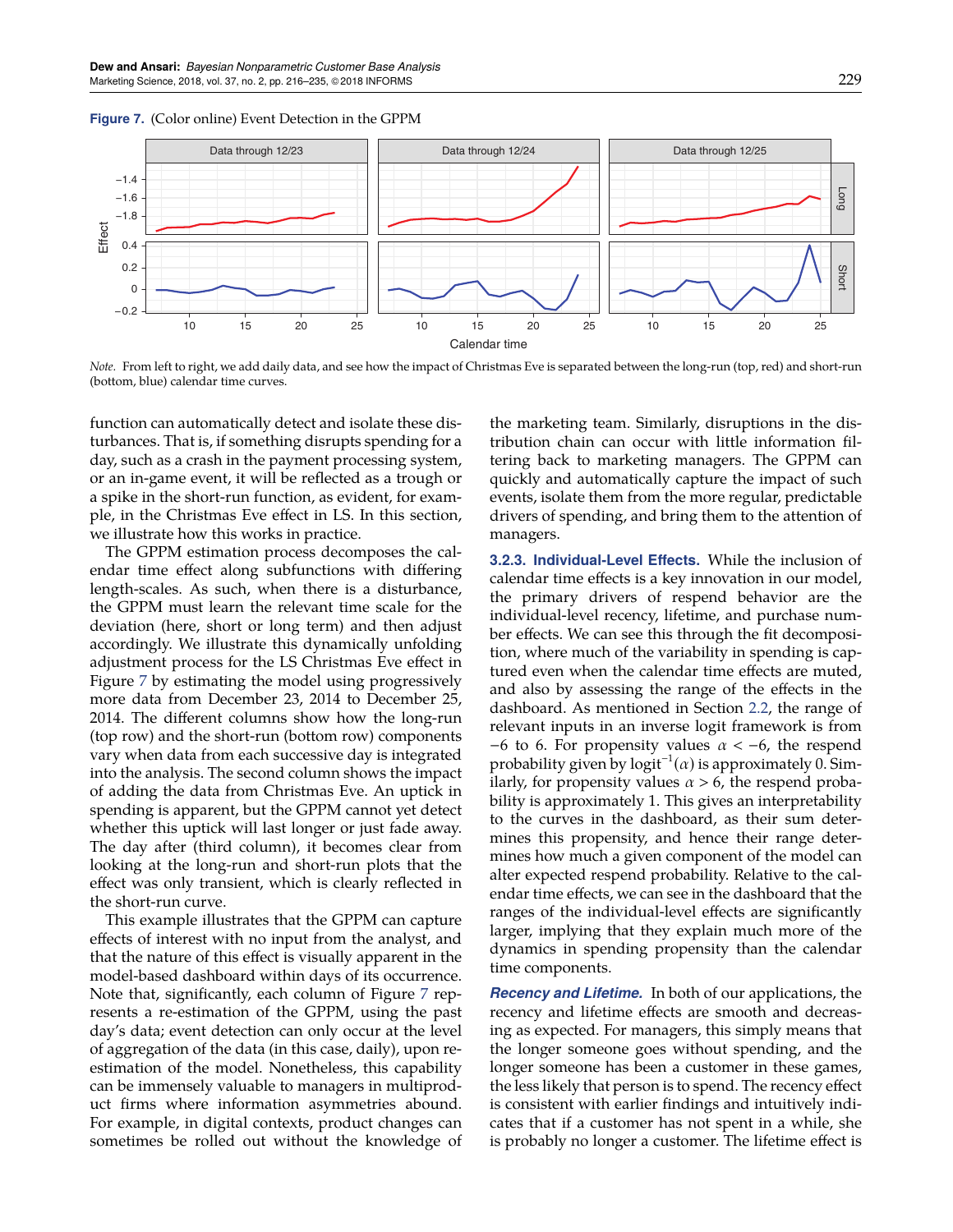also expected, especially in the present context, as customers are more likely to branch out to other games, with the passage of time. More interesting are the rates at which these decays occur, and how they vary across the games. These processes appear to be fundamentally different in the two games. In LS, the recency effect has a large impact, whereas the lifetime effect assumes a minimal role. By contrast, in CB, both appear equally important. These results may be a result of, for example, the design of the product (game), which encourages a certain pattern of purchasing.

**Purchase Number.** The purchase number effect also appears different across the games. In LS, the effect seems relatively insignificant: Although there is a slight rise initially, it quickly evens out, with a large confidence interval. In CB, the effect appears quite significant: It is generally increasing, but appears to flatten out toward the end. The effect in CB is more consistent with our expectations: Significant past purchasing should indicate a loyal customer, and a likely purchaser. A mild or neutral effect, as seen in LS, may indicate decreasing returns to spending in the game, or a limited number of new items that are available for purchase, such that the customer quickly runs out of worthwhile purchase opportunities.

*Behavioral Implications.* The shapes of these curves have implications for player behavior and for designing general CRM strategies. In LS, the recency effect is the primary predictor of churn: If a customer has not spent for a while, she is likely to no longer be a customer. On the other hand, the lifetime effect seems to operate only in the first few days of being a customer, and then levels out. This implies that customers are most likely to spend when they are new to the game, within roughly two weeks of their first purchase. By contrast, in CB, the effects are more equal in magnitude, and more gradual. The customers who are least likely to spend again are those that have been customers the longest, and have gone the longest without spending.

We illustrate these differences via an individual-level analysis of respend probability. Specifically, we ask: Given an individual's recency and lifetime, what is the probability that she spends again in the next 100 days? To carry out this simulation, we fix the calendar time effect to its average value, and assume that the individual has already spent three times. The results of the simulation are shown in Figure [8,](#page-14-0) and re-emphasize the point that recency explains much of the respend probability in LS, while lifetime and recency are both relevant in CB. This analysis also emphasizes the idea that, while the dynamic effects in the GPPM are the same for all customers, different positions in the individuallevel subspace  $(r_{ij}, l_{ij}, p_{ij})$  are associated with very different expected future purchasing behavior.

In summary, we have seen that the GPPM weaves together the different model components in a discrete hazard framework, and offers a principled approach for explaining aggregate purchase patterns based on individual-level data. The model-based dashboard generated by the GPPM is not the result of ad hoc data smoothing, but arises from the structural decomposition of spending propensity via the different model components. The GPPM jointly accounts for the predictable individual-level determinants of respend probability, such as recency, lifetime, and purchase number, and calendar time events along multiple length-scales of variation. Therefore, it can flexibly represent the nature of customer respend probability, and accurately portray the existence and importance of calendar time events and trends.

**Figure 8.** (Color online) Respend Probability Heat Maps for a Customer with  $q = 3$  and  $\delta_i = 1$ 

<span id="page-14-0"></span>

*Notes.* Colors represent the probability of respending in the next 100 days, given the current recency and lifetime values. Note that some pairs of recency and lifetime values displayed in the plot are not realistic: A customer cannot have recency higher than lifetime.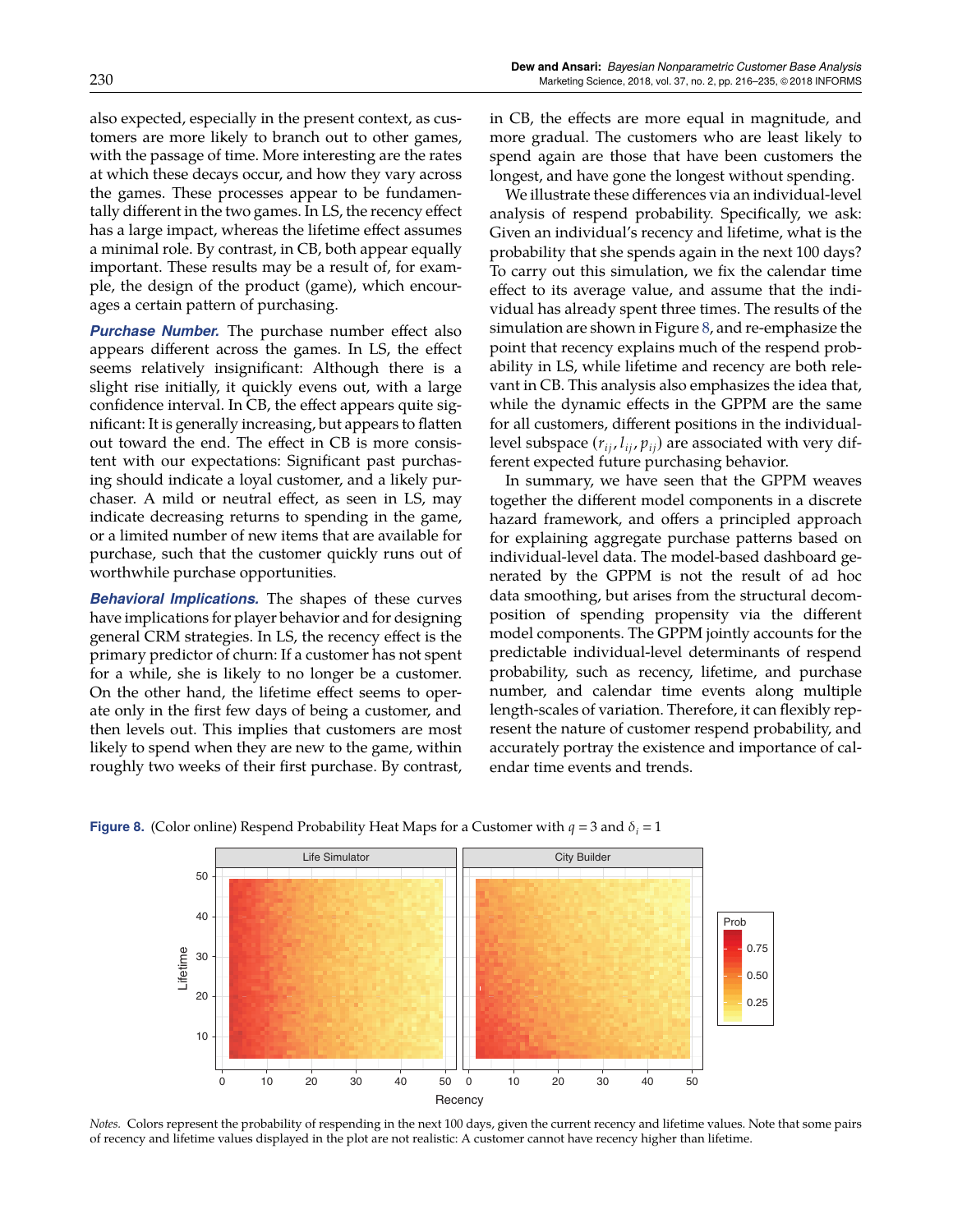## <span id="page-15-0"></span>**3.3. Predictive Ability and Model Comparison**

Apart from interest in understanding past spending dynamics, managers also need to forecast *future* purchasing activity. Although the primary strength of the GPPM is in uncovering latent dynamics, and intuitively conveying them through the model-based dashboard, the GPPM also does very well in predicting future spending. Just as in-sample fit was driven by the recency, lifetime, and purchase number components, predictive performance depends primarily on the ability to forecast these components for observations in the holdout data. While forms of recency, lifetime, and purchase number effects are incorporated in most customer base models, the isolation of these effects apart from transient calendar time variability, along with nonparametric characterization of these predictable components, and the inclusion of the cyclic component, allow the GPPM to significantly outperform benchmark customer base analysis models in predictive ability.

In this section, we focus on comparing model fit and future predictive performance, and therefore reestimate the GPPM by truncating our original calibration data of 8,000 customers along the calendar time dimension. In particular, we set aside the last 30 days of calendar time activity to test predictive validity. Forecasting with the GPPM involves forecasting the latent functions that comprise it. In forecasting these latent functions, we use the predictive mechanisms outlined in Section [2.1](#page-2-0) (Equation [\(4\)](#page-3-1)). As the holdout data is constructed by splitting the original data set along the calendar time dimension, a substantial number of observations in the holdout data contain recency, lifetime, and purchase number values that are within the observable range of these variables in the calibration data set. This is especially true for observations belonging to newly acquired customers. However, for the oldest customers, the individual-level curves need to be forecast.

**3.3.1. Benchmark Models.** We compare the predictive performance of the GPPM with that of a number of benchmark models. Many individual-level models have been developed to perform customer base analysis. At its core, the GPPM is a very general discrete hazard model and, as such, can be compared to other hazard models for interpurchase times (Gupta [1991,](#page-19-12) Seetharaman and Chintagunta [2003\)](#page-19-13). Similarly, given its reliance on recency, lifetime, and purchase number dimensions of spending, the GPPM is closely related to traditional customer base analysis models for noncontractual settings in the BTYD vein (Schmittlein et al. [1987;](#page-19-2) Fader et al. [2005,](#page-19-0) [2010\)](#page-19-1). Finally, the discrete hazard approach could be modified with a different specification of the spend propensity.

*Hazard Models.* We consider two standard discretized hazard models, i.e., the *Log-Logistic* model and the *Log-Logistic Cov* model, which are standard log-logistic hazard models without and with time-varying covariates, respectively. We choose the log-logistic hazard as it can flexibly represent monotonic and nonmonotonic hazard functions. In the model with covariates, we use indicator variables over the time periods of interest as indicated at the start of Section [3.](#page-8-0) In estimating both of these models, we use the same Bayesian estimation strategy, using Stan, with the same random effect heterogeneity specification as in the GPPM.

*BTYD.* We use the *Pareto-NBD* (Schmittlein et al. [1987\)](#page-19-2) and the *BG/NBD* (Fader et al. [2010\)](#page-19-1) as benchmarks in this class. While many variants of BTYD have been developed over the years, the Pareto-NBD has stood the test of time as the gold standard in forecasting power in noncontractual settings, often beating even more recent models (see, e.g., the PDO model in Jerath et al. [2011\)](#page-19-28). The BG/NBD is a more discrete analogue of the Pareto-NBD, where customer death can occur after each purchase, rather than continuously.<sup>[10](#page-19-29)</sup>

<span id="page-15-1"></span>*Propensity Models.* In this case, we retain the discrete time hazard inverse logit framework, while altering the specification of the dynamics. In particular, we explore two specifications, i.e., the *Linear Propensity Model* (*LPM*) and the *State Space Propensity Model* (*SSPM*). To our knowledge, these models have not been explored elsewhere in the literature; we include them here to help understand the benefits of the GP approach to modeling dynamics.

In the LPM, we remove the nonparametric specification, and instead model all effects linearly, as  $Pr(y_{ij} = 1) = logit^{-1}(\mu + \beta_1 t_{ij} + \beta_2 r_{ij} + \beta_3 l_{ij} + \beta_4 q_{ij} + \delta_i).$ This is the simplest discrete hazard model specification that includes all of our time scales and effects.

In the SSPM, we explore an alternate nonparametric specification for the dynamic effects. There are a number of competing nonparametric function estimation techniques, including dynamic linear models and various spline specifications, and there are technical links between many of these modeling approaches. Moreover, in each class of models, a range of specifications are possible, making the choice of a suitable benchmark difficult. We implement a state space specification roughly equivalent to the GP structure in our main model. Specifically, we decompose the propensity function  $\alpha(t, r, l, q)$  into additive components along each dimension. For the calendar time dimension, just as in the GPPM, we make no assumptions about its behavior, and hence model it as a random walk

$$
\alpha_{\rm T}(t) = \alpha_{\rm T}(t-1) + \epsilon_{\rm Tt}, \quad \epsilon_{\rm Tt} \sim \mathcal{N}(0, \zeta_{\rm T}^2). \tag{11}
$$

For the other dimensions, we assume, as in the GPPM, that there will likely be monotonicity, and hence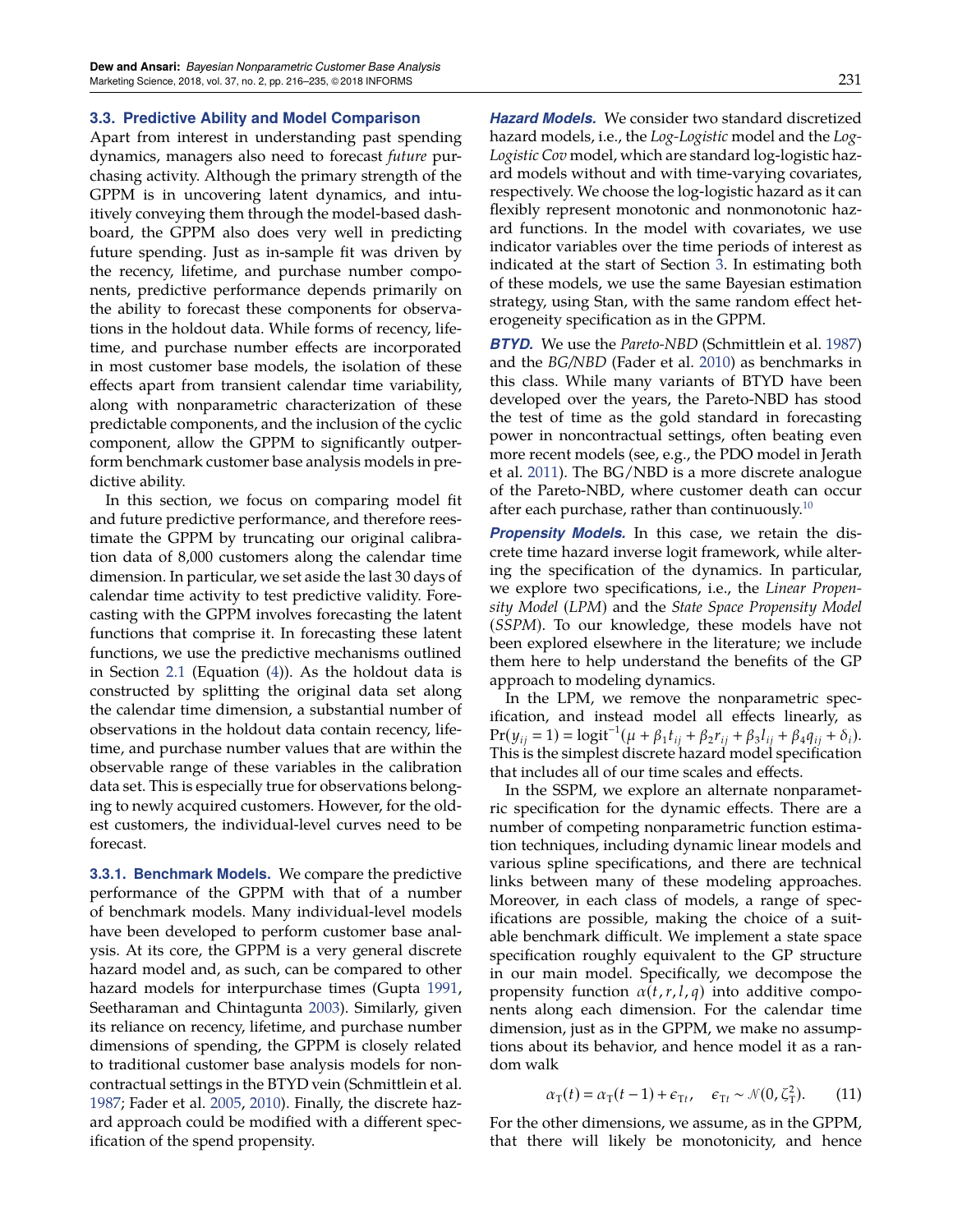<span id="page-16-0"></span>

**Figure 9.** (Color online) GPPM Daily Spending Forecast

*Notes.* The data is in black (solid) with the median simulated GPPM fit in red (dashed) and 95% posterior predictive intervals. The holdout period is the last 30 days of data, demarcated by the dashed line.

include a trend component. This leads to a local level and trend specification

$$
\alpha_d(\tau) = \alpha_d(\tau - 1) + \gamma_d(\tau) + \epsilon_{d\tau}, \quad \epsilon_{d\tau} \sim \mathcal{N}(0, \zeta_d^2), \quad (12)
$$

$$
\gamma_d(\tau) = \gamma_d(\tau - 1) + \xi_{d\tau}, \qquad \xi_{d\tau} \sim \mathcal{N}(0, \psi_d^2). \tag{13}
$$

Interestingly, when used with a Gaussian observation model (meaning the data generating process is  $\mathcal{N}(\alpha(\tau), \nu^2)$  instead of our latent propensity formulation), the local level and trend model have links to cubic spline smoothing (Durbin and Koopman [2012\)](#page-19-30). In addition to the aforementioned components, we included a cyclic function of calendar time to mirror the GP periodic kernel component, as well as the random effects.

<span id="page-16-1"></span>**3.3.2. Forecasting Results.** The reestimated in-sample fit and the out-of-sample forecast of the GPPM for both games are shown in Figure [9.](#page-16-0) The dashed lines represent medians, while the intervals represent 95% posterior predictive intervals. We see that the GPPM fits very well in-sample, but significantly also fits well in the holdout period. Out-of-sample, we see smooth decreasing trends in both games, together with the predictable day of the week effect. Referring back to Figure [6,](#page-11-3) we see that the forecast fit is very similar to the fit decomposition with no short- and long-run components. This is because, far from the range of the data, components modeled with a stationary kernel will revert to their mean function, which for the calendar time effects is constant, effectively muting them far into the holdout period. How long it takes for this reversion to happen depends on the smoothness of the estimated function.

Table [2](#page-17-0) shows the predictive performance of the GPPM and all of our benchmark models. The table reports the mean absolute percentage error (MAPE) and the root mean squared error (RMSE) for the calibration and holdout data sets. Several of our benchmark fits are shown in Figure [10.](#page-17-1) Crucially, the fit of the GPPM is almost always significantly better than the benchmarks, in- and out-of-sample. Next, we briefly analyze each of the benchmarks, and give intuition for why the GPPM outperforms them.

The log-logistic hazard models perform particularly poorly. In fact, the fit of the log-logistic models using the full range of the data is worse than the forecast fit of the GPPM; thus, we did not reestimate the loglogistic models in a separate forecasting task. Neither of these models captures the lifetime and purchase number drivers, which are typically highly predictive of spending. Furthermore, the Log-Logistic Covs model includes the covariates as indicator variables. While this is a common approach for specifying events of interest, as we saw in our analyses of calendar time events, the impacts of these events are unlikely to be constant over time, a fact that the GPPM implicitly incorporates in the calendar time effects.

Of primary interest here is the comparison with the customer base analysis models. We see that the fit statistics of the Pareto-NBD and BG/NBD are much better than that of the hazard models. In fact, the fit of the Pareto-NBD in Figure [10](#page-17-1) is similar to the calendar time muted fit in Figure [6.](#page-11-3) This supports our intuition that the GPPM in a sense generalizes these models, by accounting for interpurchase and lifetime effects (in a nonparametric way), while simultaneously allowing for variability in calendar time. Accounting for variability in calendar time is important as it lets the GPPM isolate predictable individual-level effects from the influence of calendar time events. In models that rely only on recency and frequency data, calendar time events are conflated with base purchasing rates,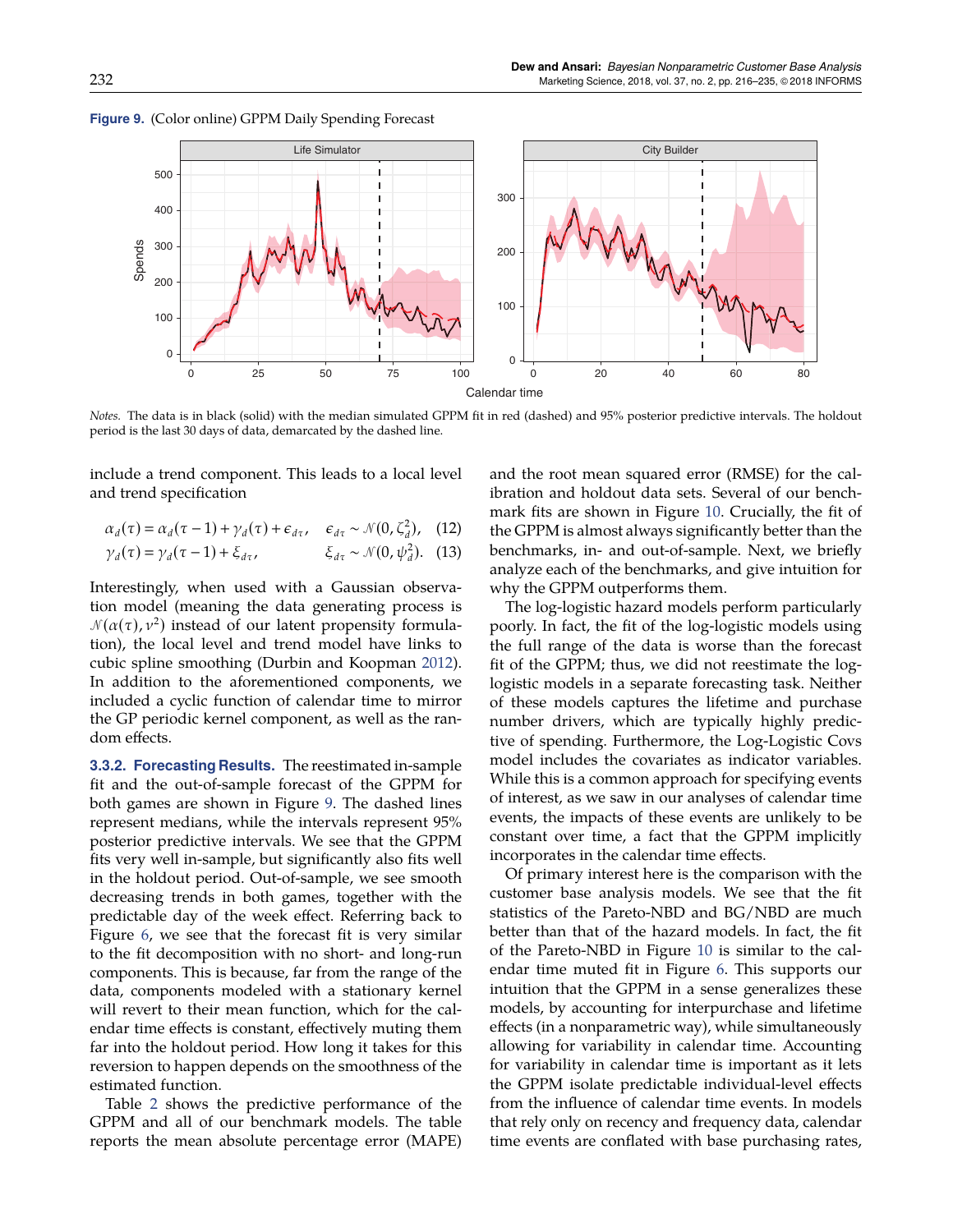#### <span id="page-17-0"></span>**Table 2.** Fit Statistics

|              |         | Life Simulator |         |         | City Builder |         |
|--------------|---------|----------------|---------|---------|--------------|---------|
|              | Overall | In-sample      | Holdout | Overall | In-sample    | Holdout |
| <b>GPPM</b>  | 0.09    | 0.03           | 0.24    | 0.15    | 0.05         | 0.32    |
|              | 13.25   | 5.74           | 22.54   | 15.00   | 9.79         | 20.97   |
| Log-logistic | 0.42    | 0.31           | 0.67    | 0.41    | 0.19         | 0.77    |
|              | 68.27   | 71.75          | 59.35   | 46.78   | 46.91        | 46.55   |
| LL Covs      | 0.28    | 0.19           | 0.48    | 0.27    | 0.15         | 0.48    |
|              | 62.81   | 67.22          | 51.04   | 36.28   | 32.78        | 41.47   |
| Pareto-NBD   | 0.24    | 0.20           | 0.33    | 0.27    | 0.16         | 0.45    |
|              | 45.10   | 49.64          | 32.10   | 33.54   | 36.56        | 27.80   |
| BG/NBD       | 0.23    | 0.19           | 0.31    | 0.34    | 0.18         | 0.61    |
|              | 45.03   | 50.09          | 30.04   | 38.53   | 39.19        | 37.41   |
| <b>LPM</b>   | 0.19    | 0.16           | 0.26    | 0.33    | 0.18         | 0.58    |
|              | 42.78   | 47.21          | 30.02   | 43.14   | 38.80        | 49.53   |
| <b>SSPM</b>  | 0.07    | 0.03           | 0.17    | 0.17    | 0.05         | 0.38    |
|              | 12.57   | 6.63           | 20.59   | 18.25   | 9.50         | 27.16   |

*Notes.* For each model, we report the mean absolute percentage error (first row), and the root mean squared error (second row) for both games in the forecasting task. We compute these measures over the entire range of data (Overall), the in-sample portion of the data (In-sample), and the 30-day holdout period (Holdout). Note that both of the log-logistic models were estimated over the full range of the data; given the poor fit using the full data, we did not estimate them separately using held out data.

**Figure 10.** (Color online) Daily Spending Forecasts for Several of Our Benchmark Models

<span id="page-17-1"></span>

*Notes.* The data is in black. The holdout period is the last 30 days of data, demarcated by the dashed line. A web app where all benchmark fits can be viewed in isolation and in comparison with the GPPM is available at [https://rdew.shinyapps.io/gppm\\_benchmarks/.](https://rdew.shinyapps.io/gppm_benchmarks/)

leading to erroneous predictions in the presence of calendar time dynamics. See Online Appendix B for a set of simulations.

Finally, we see that while a linear specification of the dynamic effects is clearly not sufficiently rich, resulting in the poor fit of the LPM in both settings, a nonGP nonparametric specification as in the SSPM performs similarly to the GPPM. Specifically, we see that the SSPM performs as well as the GPPM in LS, although worse than the GPPM in CB. In some sense, this is not surprising: The SSPM is a complex and novel benchmark, constructed to be equivalent to the GPPM in terms of which effects it represents and how these are modeled. Both models capture the same set of predictable individual-level and periodic calendar time effects. Forecasting spending in the GPPM relies <span id="page-17-2"></span>on forecasting these propensity functions, which the SSPM also appears to do well.<sup>[11](#page-19-31)</sup> Unlike the GPPM, however, the SSPM is more limited in its ability to separate out effects along a given time scale, which constrains its ability to perform the calendar time decompositions that are possible with GPs. This limits the SSPM's ability to provide equivalent dashboard-like representations of spending propensity along a given scale, which is one of the GPPM's core strengths.

## **4. Conclusion**

In this paper, we developed a highly flexible modelbased approach for understanding and predicting spending dynamics. Our model, the GPPM, uses Bayesian nonparametric GP priors to decompose a latent spending propensity into components that vary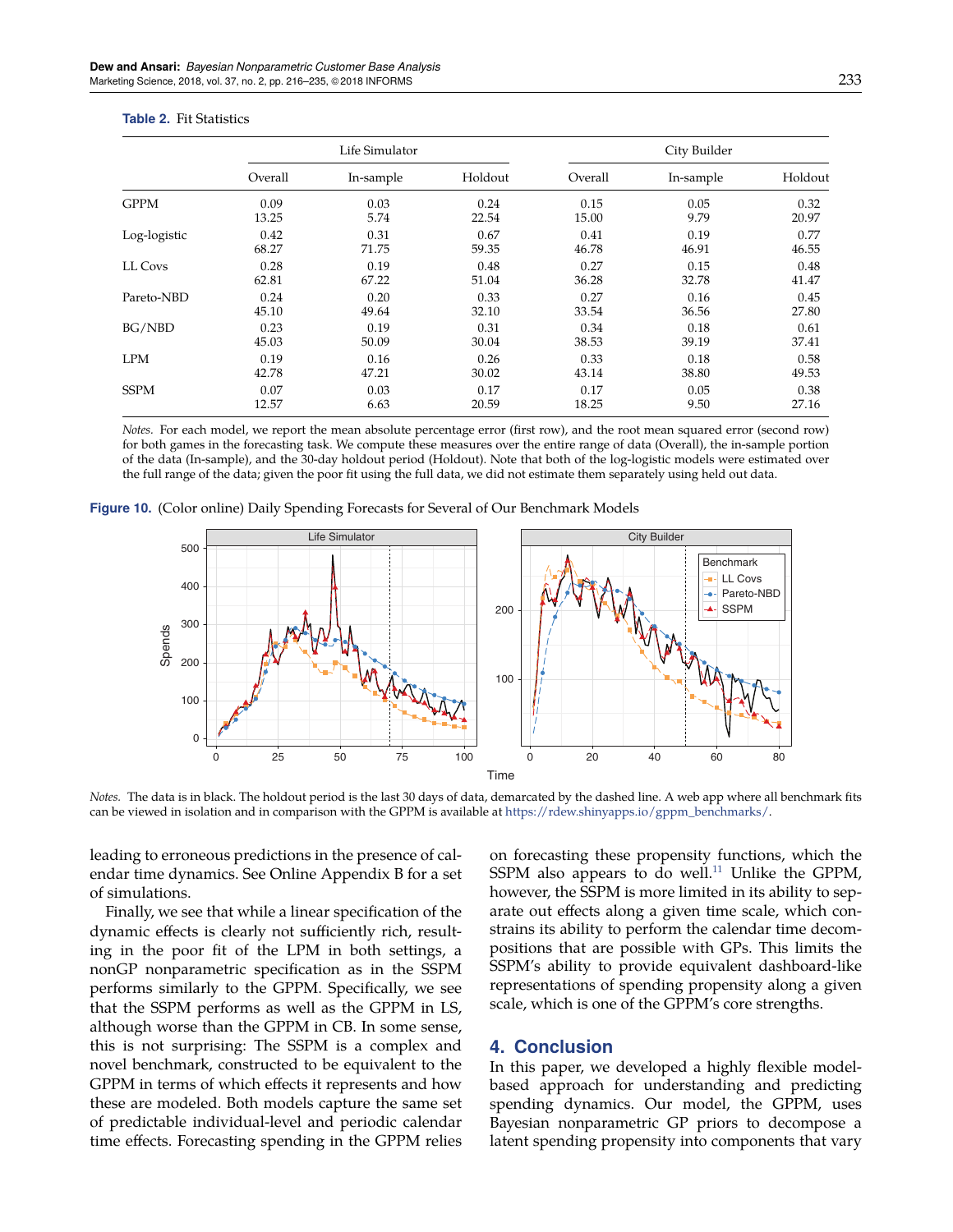along calendar time, interpurchase time, customer lifetime, and purchase number dimensions. Our additive structure yields easily interpretable model outputs and fits customer spending data well.

We showed that the GPPM identifies the latent dynamic patterns in the data via a principled probabilistic framework that reliably separates signal from noise. It offers a number of outputs that are of considerable value to managers. First, the GPPM generates a dashboard of latent functions that characterize the spending process. These model-based visualizations are easy to comprehend, even by managers who may lack sophisticated statistical skills. Second, we demonstrated that the GPPM is capable of automatically capturing the effect of events that may be of interest to managers. In situations where certain events may escape the notice of managers, the GPPM automatically detects these events. More important, the nonparametric nature of the GPPM allows it to flexibly model the nature and duration of the impact of events (known or unknown, a priori), without the need to represent these explicitly via covariates. These advantages of the GPPM make it ideal for decision contexts involving multiple products and information asymmetries. The GPPM also flexibly captures the individual-level spending drivers that reliably explain and predict spending behavior, including recency, lifetime, and purchase number effects. These effects can be used to characterize spending patterns within distinct customer bases, analyze individual customer respend probabilities, and predict future spending activity. Furthermore, since these effects are jointly estimated with the calendar time events, as part of a unified propensity model, the predictable, fundamental individuallevel spending drivers are determined net of potentially unpredictable calendar time effects. Moreover, calendar time events can be analyzed net of the impact of expected individual-level spending activity, in a way not possible with mere aggregate data analysis.

We demonstrated these benefits of the GPPM on two data sets of purchasing activity within mobile games. We illustrated how the model-based dashboards generated from the GPPM yield easily interpretable insights about fundamental patterns in purchasing behavior. We also showed that the GPPM outperforms traditional customer base analysis models in terms of predictive performance, both in-sample and out-ofsample, including hazard models with time-varying covariates and the class of BTYD models. The predictive superiority of the GPPM stems from the fact that it captures the same predictable effects as traditional customer base analysis models, such as recency and lifetime, but does so in a flexible way, net of the influence of calendar time events.

While this paper showcases the many benefits of our framework, it is also important to acknowledge some limitations. First, the framework in its current form is computationally demanding, especially when compared with simpler probability models that can be estimated with maximum likelihood. It is also data intensive. In our application, we used complete individual-level event log data to estimate the model. Some of the benchmark models, in particular, the BG/NBD and the Pareto-NBD, use only two sufficient statistics per customer. Both of these limitations can perhaps be addressed in practice by data subsampling, or by developing faster inference algorithms. Finally, while we believe our model-based dashboard is useful, insofar as it provides a snapshot of the key drivers of spending dynamics, it does not work in real-time, as is the case for many dashboards of marketing metrics. A streaming data version of our model would be an interesting area for future work.

To conclude, we believe the GPPM addresses a fundamental need of modern marketing managers for a flexible system for dynamic customer base analysis. In providing a solution to this problem, this work introduces a new Bayesian nonparametric approach to the marketing literature. While we discuss GP priors in the context of dynamic customer base analysis, their potential applicability to other areas of marketing is much broader. GPs provide a general mechanism for flexibly modeling unknown functions, and for a Bayesian time series analysis. We see many potential applications for GPs in marketing, including modeling of the impact of marketing mix variables, such as advertising and promotions, and approximation of unknown functions in dynamic programming and other simulation contexts. Our work also makes a contribution to the largely unaddressed field of visual marketing analytics systems, or dashboards. Dashboards and marketing analytics systems are likely to become even more important in the future, given the increasing complexity of modern data-rich environments. As dashboards increase in relevance, we believe that managers will welcome further academic research in this domain.

#### **Acknowledgments**

The authors thank the review team for their insightful comments and suggestions.

#### **Endnotes**

<span id="page-18-0"></span>**[1](#page-2-2)**Hereafter, we use the words purchasing and spending interchangeably to refer specifically to purchase incidence.

<span id="page-18-1"></span>**[2](#page-3-2)**This behavior can be seen through Equation [\(4\)](#page-3-1), in conjunction with, for example, the SE kernel, which has functional form  $k_{SE}(\tau_i, \tau_j) = \eta^2 \exp\{- (\tau_i - \tau_j)^2 / (2\rho^2) \}.$  As the distance between the observed inputs and the new input grows, the value of the kernel goes to zero, and we see that the mean in Equation [\(4\)](#page-3-1) will revert to the mean function. This mean reverting property depends on the kernel being stationary, meaning that it depends only on the distance between inputs. See Rasmussen and Williams [\(2006\)](#page-19-14) for a comprehensive discussion of these issues.